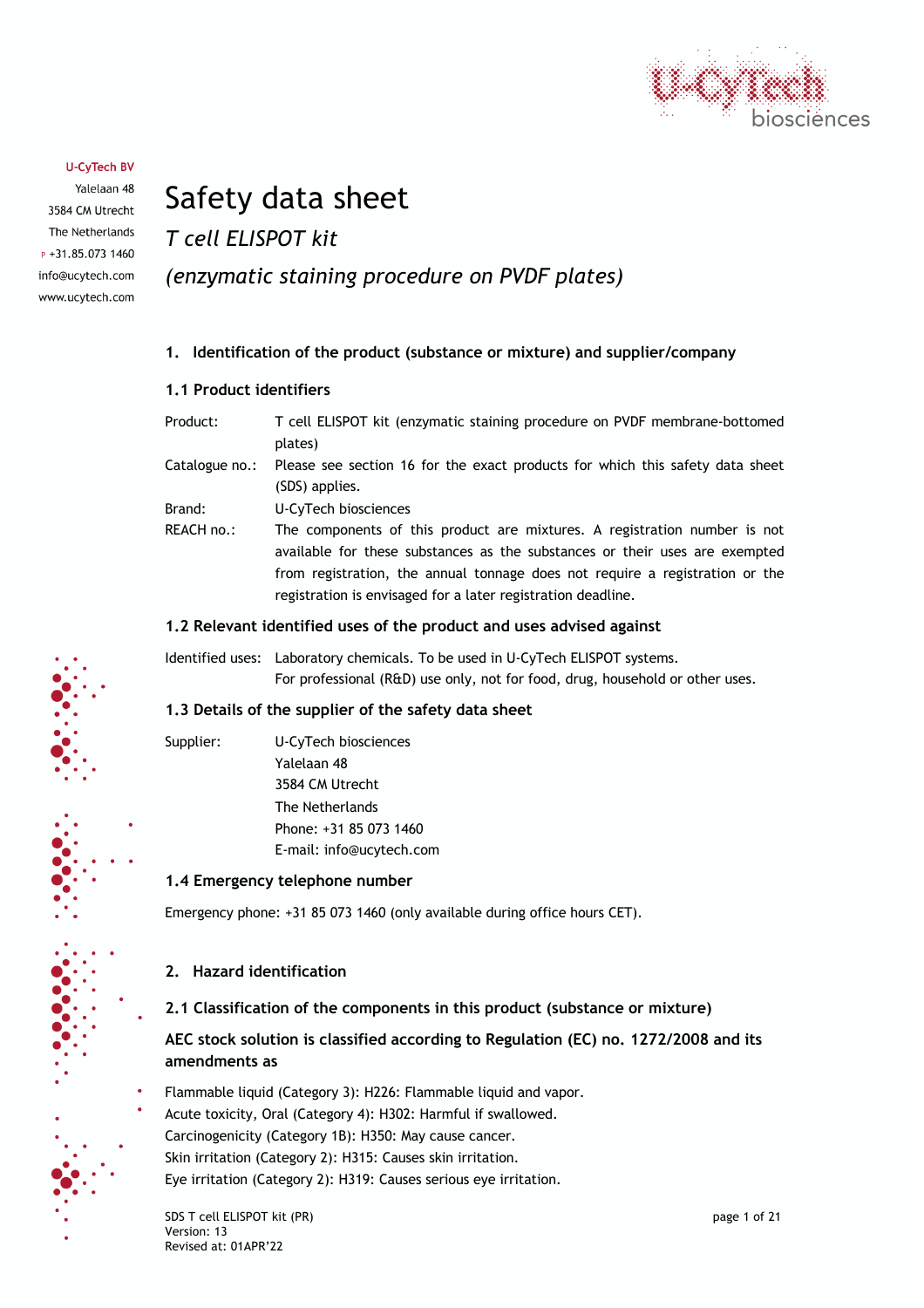

Yalelaan 48 3584 CM Utrecht The Netherlands P +31.85.073 1460 info@ucytech.com www.ucytech.com Specific target organ toxicity - single exposure (Category 3): H335: May cause respiratory irritation.

# **Dilution buffer R is classified according to Regulation (EC) no. 1272/2008 and its amendments as**

Skin sensitization (Category 1): H317: May cause an allergic skin reaction. Chronic aquatic toxicity (Category 3): H412: Harmful to aquatic life with long lasting effects.

**Coating antibody, detection antibody, streptavidin-HRP conjugate, substrate buffer, blocking stock solution, dilution buffer Q and Tween-20 are classified according to Regulation (EC) no. 1272/2008 and its amendments as**

Not a hazardous substance or mixture.

## **2.2 Label elements**

**Labeling of AEC stock solution according to Regulation (EC) no. 1272/2008 and its amendments**

Pictogram:

Signal word: Danger

| $\sim$<br>- 1 |  |
|---------------|--|

Hazard statement: H226: Flammable liquid and vapor. H302: Harmful if swallowed. H315: Causes skin irritation. H319: Causes serious eye irritation. H335: May cause respiratory irritation.

H350: May cause cancer

Precaution statements: P201: Obtain special instructions before use.

P210: Keep away from heat, hot surfaces, sparks, open flames and other ignition sources. No smoking.

P261: Avoid breathing dust/fume/gas/mist/vapor/sprays.

P264: Wash hand and any exposed skin thoroughly after handling

P280: Wear protective gloves/protective clothing/eye protection/face protection.

P301 + P312 + P330:

IF SWALLOWED: Call a POISON CENTER or doctor/physician if you feel unwell. Rinse mouth.

P332 + P313: If skin irritation occurs: Get medical advice/attention.

P337 + P313: If eye irritation persists: Get medical advice/attention. P305 + P351 + P338:

IF IN EYES: Rinse continuously with water for several minutes. Remove contact lenses if present and easy to do. Continue rinsing. P308 + P313:

IF exposed or concerned: Get medical advice/attention.

Restricted to professional users.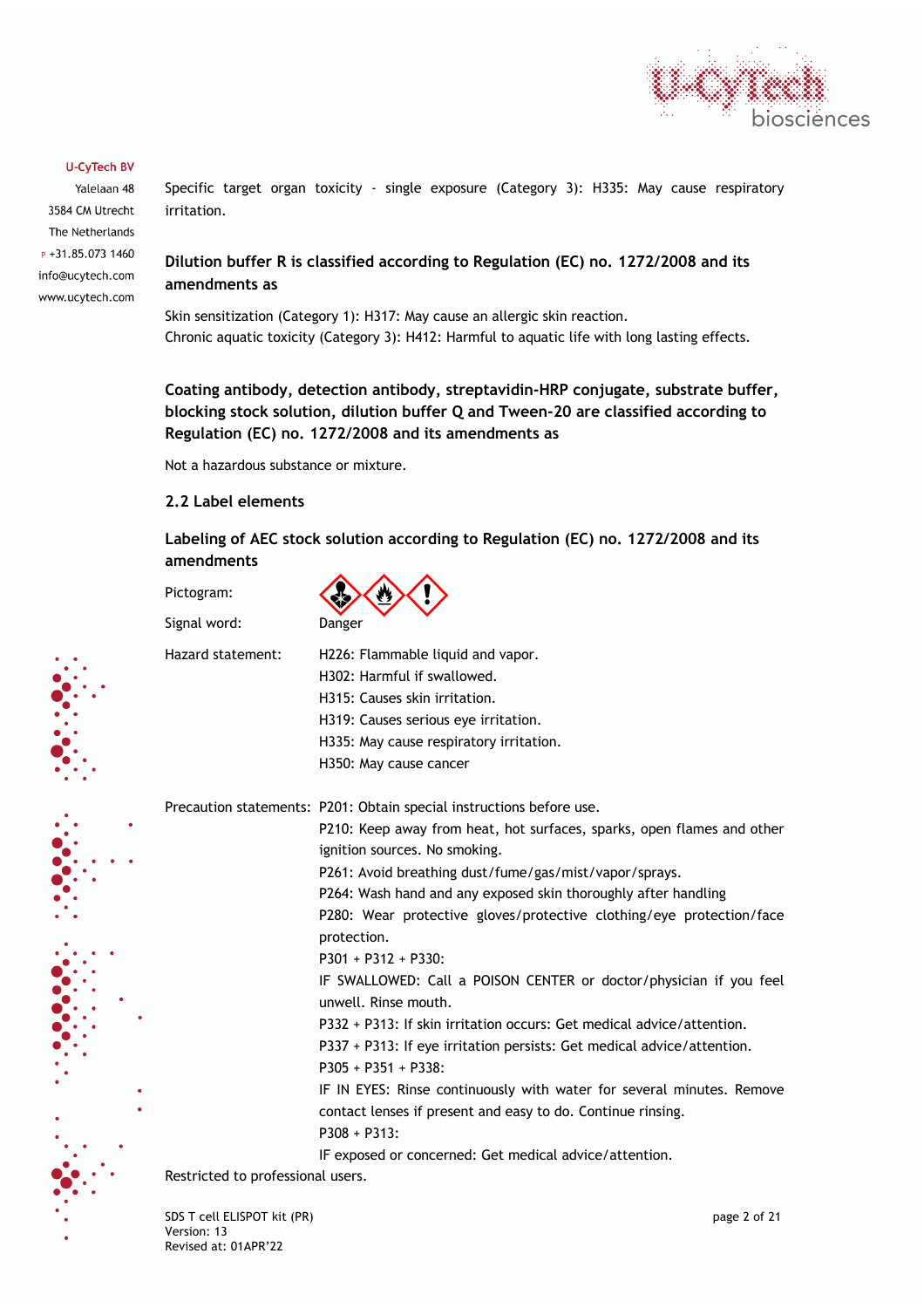

Yalelaan 48 3584 CM Utrecht The Netherlands  $P + 31.85.0731460$ info@ucytech.com www.ucytech.com

# **Labeling of dilution buffer R according to Regulation (EC) no. 1272/2008 and its amendments**  $\triangle$

| Pictogram:           |                                                                                                                                                                                                                                               |
|----------------------|-----------------------------------------------------------------------------------------------------------------------------------------------------------------------------------------------------------------------------------------------|
| Signal word:         | Warning                                                                                                                                                                                                                                       |
| Hazard statement(s): | H317: May cause an allergic skin reaction.<br>H412: Harmful to aguatic life with long lasting effects.                                                                                                                                        |
|                      | Precaution statement(s): P273: Avoid release to the environment.<br>P280: Wear protective gloves/protective clothing/eye protection/face<br>protection.<br>P333 + P313: If skin irritation or a rash occurs: Get medical<br>advice/attention. |
|                      | P337 + P313: If eye irritation persists get medical advice/attention.                                                                                                                                                                         |

Supplemental Hazard information: not applicable.

# **Labeling of coating antibody, detection antibody, streptavidin-HRP conjugate, substrate buffer, blokcing stock solution, dilution buffer Q and Tween-20 according to Regulation (EC) no. 1272/2008 and its amendments**

Not a hazardous substance or mixture.

## **2.3 Other hazards**

AEC stock solution, Tween-20 and dilution buffer R contain no components considered to be either persistent, bio-accumulative and toxic (PBT), or very persistent and very bio-accumulative (vPvB) at levels of 0.1% or higher.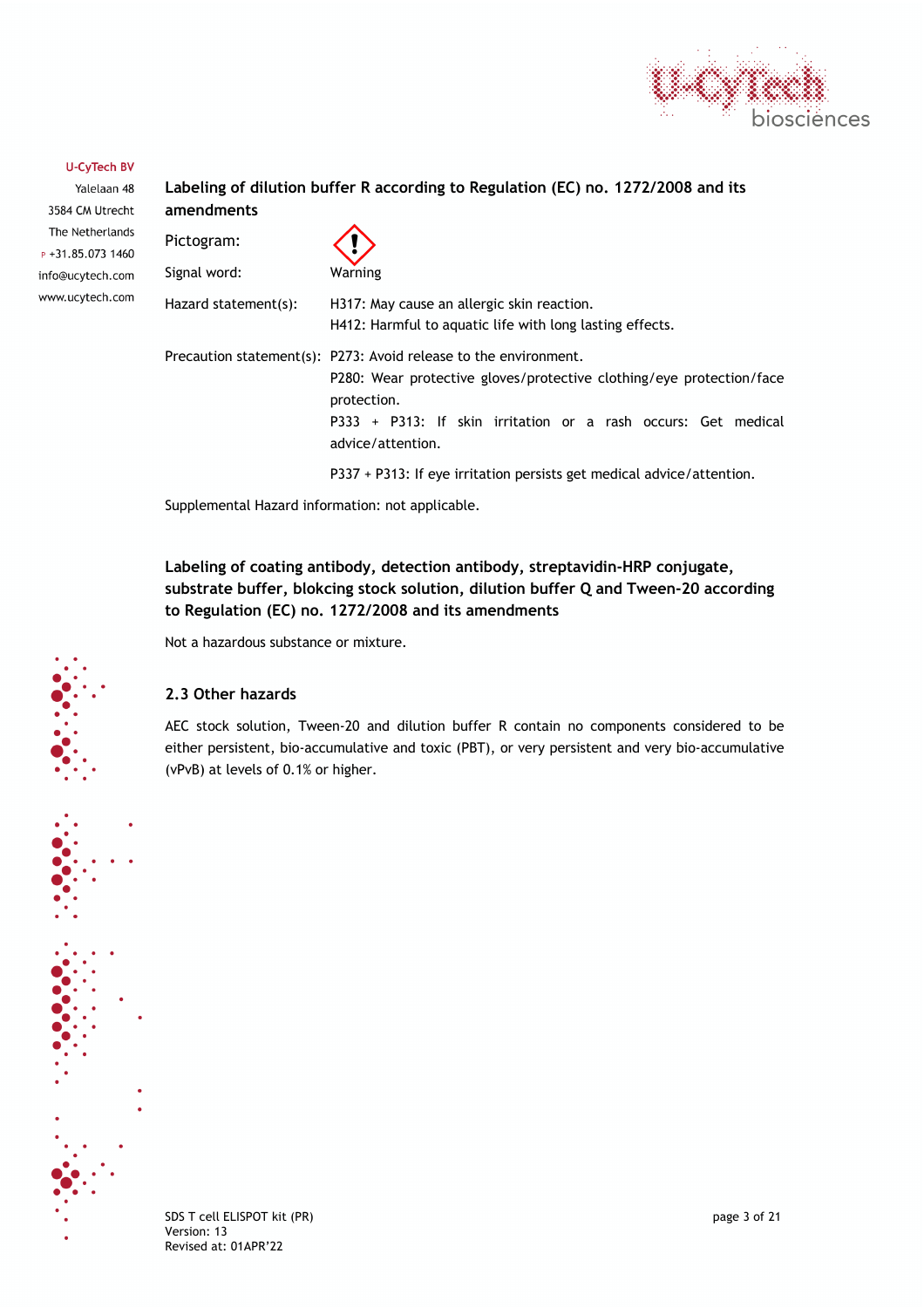

Yalelaan 48 3584 CM Utrecht The Netherlands  $P + 31.85.0731460$ info@ucytech.com www.ucytech.com

# **3. Composition/information on ingredients**

#### **3.2 Mixtures**

Product name: T cell ELISPOT kit (enzymatic staining procedure on PVDF membrane-bottomed plates) Synonyms:

Components:

| Cas no.                                                         | EC no.             | Index no.                                      | <b>Classification</b>                  | Concentration  |
|-----------------------------------------------------------------|--------------------|------------------------------------------------|----------------------------------------|----------------|
| Coating antibody (lyophilized)                                  |                    |                                                |                                        |                |
|                                                                 |                    |                                                | $\blacksquare$                         | $\mathbf{r}$   |
|                                                                 |                    | Detection antibody (biotinylated, lyophilized) |                                        |                |
|                                                                 |                    |                                                |                                        |                |
|                                                                 |                    | Streptavidin-HRP conjugate (lyophilized)       |                                        |                |
|                                                                 |                    |                                                | $\blacksquare$                         | $\blacksquare$ |
| <b>AEC stock solution</b>                                       |                    |                                                |                                        |                |
|                                                                 |                    |                                                | Flam. Liq. 3 (H226); Carc. 1B (H350);  |                |
|                                                                 |                    |                                                | Acute Tox. 4 (H302); Skin Irrit. 2     |                |
|                                                                 |                    |                                                | (H315); Eye Irrit. 2 (H319); STOT SE 3 |                |
|                                                                 |                    |                                                | (H335)                                 |                |
| Substrate buffer (10x)                                          |                    |                                                |                                        |                |
|                                                                 |                    | $\blacksquare$                                 | $\blacksquare$                         | ä,             |
| Blocking stock solution (10x)                                   |                    |                                                |                                        |                |
|                                                                 |                    |                                                | $\overline{\phantom{0}}$               |                |
| Dilution buffer R (10X)                                         |                    |                                                |                                        |                |
|                                                                 |                    | $\sim$                                         | Skin Sens. 1 (H317); Aquatic Chronic   |                |
|                                                                 |                    |                                                | 3(H412)                                |                |
|                                                                 | Dilution buffer Q* |                                                |                                        |                |
|                                                                 |                    |                                                | ä,                                     |                |
| Tween®-20 (C <sub>58</sub> H <sub>114</sub> O <sub>26</sub> )** |                    |                                                |                                        |                |
| 9005-64-5                                                       | 500-018-3          |                                                | $\qquad \qquad \blacksquare$           | 100%           |

For the full text of the Hazard statements mentioned in this section and (hazardous) ingredients of the components, see section 16 of this SDS.

\*) Dilution buffer Q is only a part of the Human IL-21 T cell ELISPOT kit (cat. no. CT419-PR2 and CT419-PR5) and not present in the other kits mentioned in section 16. In the Human IL-21 T cell ELISPOT kit Dilution buffer Q replaces Dilution buffer R, which is not present in this kit. Tween-20 is also not present in the Human IL-21 T cell ELISPOT kit.

\*\*) Tween is a registered trade mark of Uniqema, a business unit of ICI Americas Inc.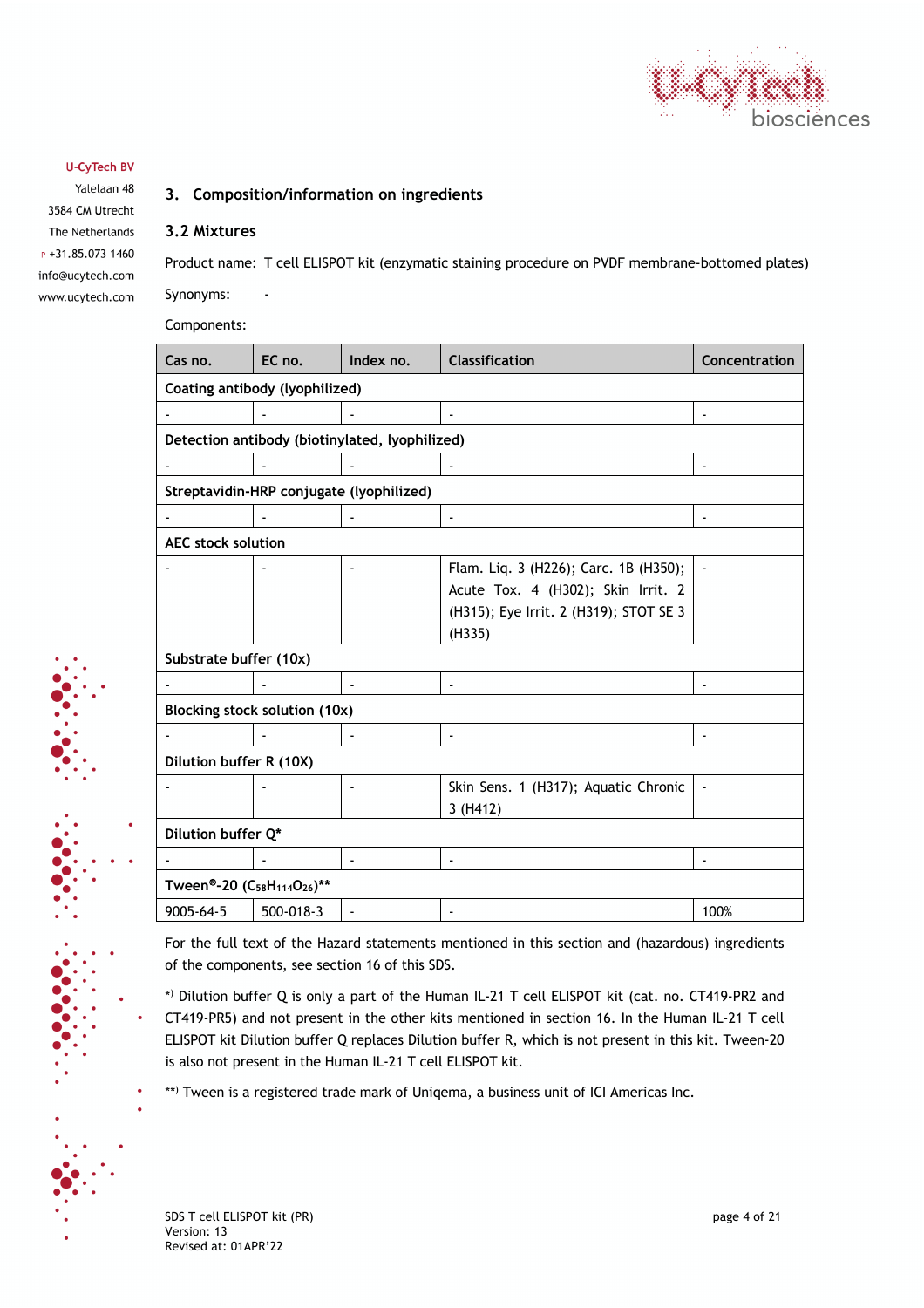

**4. First aid measures**

Yalelaan 48 3584 CM Utrecht The Netherlands  $P + 31.85.0731460$ info@ucytech.com www.ucytech.com

| 4.1 Description of first aid measures                                |                                                                                                                                                                                                                                                  |
|----------------------------------------------------------------------|--------------------------------------------------------------------------------------------------------------------------------------------------------------------------------------------------------------------------------------------------|
| General advice:                                                      | In case of skin or eye irritation, if breathing becomes difficult or feeling<br>unwell or concerned, consult physician and show this SDS.                                                                                                        |
| After contact with skin:                                             | AEC stock solution: Remove contaminated clothing and shoes. Wash<br>contaminated area with water / shower. Consult a physician.                                                                                                                  |
|                                                                      | Dilution buffer R: Remove contaminated clothing and shoes. Wash<br>contaminated area with water / shower. In case of skin irritation,<br>consult a physician.                                                                                    |
|                                                                      | Other components: Remove contaminated clothing and shoes. Wash<br>contaminated area with water / shower.                                                                                                                                         |
| After swallowing:                                                    | AEC stock solution and dilution buffer R: Do NOT induce vomiting. If the<br>person is conscious rinse mouth with water. Consult a physician<br>immediately.                                                                                      |
|                                                                      | Other components: If the person is conscious, rinse mouth with plenty<br>of water and make the person drink water (two glasses at most).<br>Consult a physician if not feeling well.                                                             |
|                                                                      | After contact with eyes: Rinse continuously with plenty of water for several minutes. Confirm<br>adequate flushing by separating the eyelids. Remove contact lenses if<br>present and easy to do - continue rinsing. Consult an ophthalmologist. |
| After inhalation:                                                    | Provide fresh air. If breathing becomes difficult, consult a physician.                                                                                                                                                                          |
|                                                                      | 4.2 Most important symptoms and effects, both acute and delayed                                                                                                                                                                                  |
|                                                                      | The most important known symptoms and effects are described in section 2 and 11.                                                                                                                                                                 |
|                                                                      | 4.3 Indication of any immediate medical attention and special treatment needed                                                                                                                                                                   |
| No further data available. Note to physician: treat symptomatically. |                                                                                                                                                                                                                                                  |
| 5. Fire-fighting measures                                            |                                                                                                                                                                                                                                                  |
| 5.1 Extinguishing media                                              |                                                                                                                                                                                                                                                  |
| Suitable extinguishing media:                                        | Water spray, foam, carbon dioxide (CO <sub>2</sub> ), dry powder. Water<br>mist may be used to cool closed containers.                                                                                                                           |
|                                                                      | Unsuitable extinguishing media: AEC stock solution: Do NOT use water jet.                                                                                                                                                                        |

Other components: no limitations of extinguishing agents are given.

### **5.2 Special hazards arising from substance or mixture**

Hazardous combustion products:

Tween-20: Carbon oxides. Development of hazardous combustion gases or vapor possible in event of fire. Vapor is heavier than air and may spread along floors.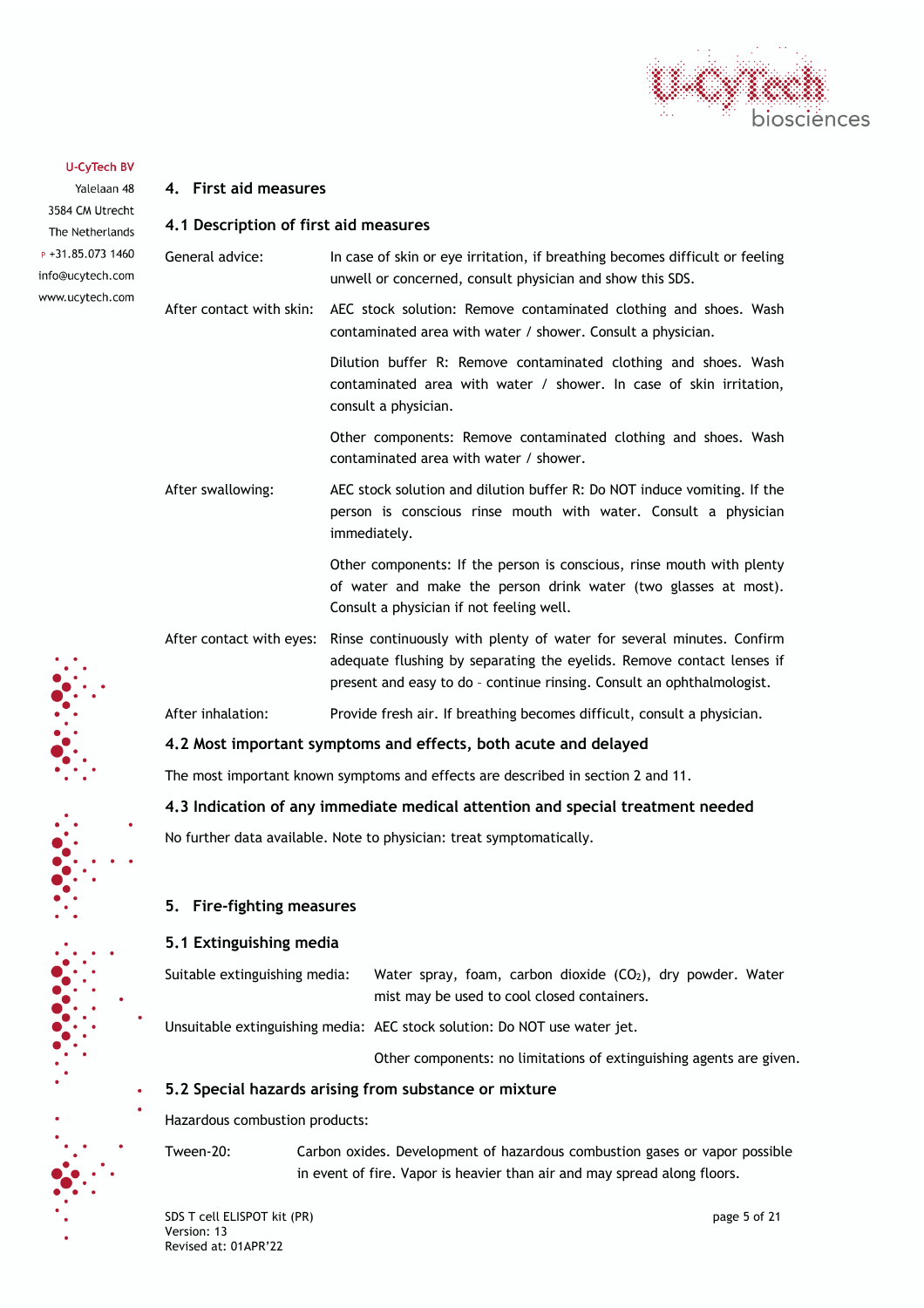

Yalelaan 48 3584 CM Utrecht The Netherlands P +31.85.073 1460 info@ucytech.com www.ucytech.com AEC stock solution: Carbon oxides, nitrogen oxides. Combustible. Development of hazardous combustion gases or vapor possible in the event of fire. Vapor may form explosive mixtures with air.

Substrate buffer: Carbon oxides, sodium oxides. Not combustible. Ambient fire may libate hazardous vapor. Suppress (knock down) gases/vapor/mists with a water spray jet.

Other components: No data available.

# **5.3 Advice for fire fighters**

Stay in danger area only with self-contained breathing apparatus and protective clothing.

# **5.4 Further information**

Prevent fire extinguishing water from contaminating surface water or the ground water system.

# **6. Accidental release measures**

# **6.1 Personal precautions, protective equipment and emergency procedures**

Use personal protective equipment to avoid exposure (section 8). Follow general safety rules for laboratories. Evacuate personnel to safe areas in case of an emergency.

AEC stock solution: Avoid breathing vapor, mist or gas. Ensure adequate ventilation. Remove all sources of ignition.

# **6.2 Environmental precautions**

Do not let mixtures enter surface water, (sub)soil or drains. Prevent further leakage if safe to do so. If large amounts of the mixtures contaminate drains, inform appropriate authorities in accordance with local regulation.

# **6.3 Methods and materials for containment and cleaning up**

Cover drains. Contain spillage. Observe possible material restrictions (sections 7 and 10).

Coating antibody, detection antibody and Streptavidin-HRP conjugate: Take up dry. Dispose of properly (section 13). Clean up affected area. Avoid generation of dust.

Other components (and above-mentioned components when reconstituted): Take up with inert absorbent material and keep in suitable, closed containers for disposal (section 13).

# **7. Handling and storage**

# **7.1 Precautions for safe handling**

Safe handling: For laboratory use only. Ensure adequate ventilation. Handle and open containers with care. Always close containers tightly after removal of product.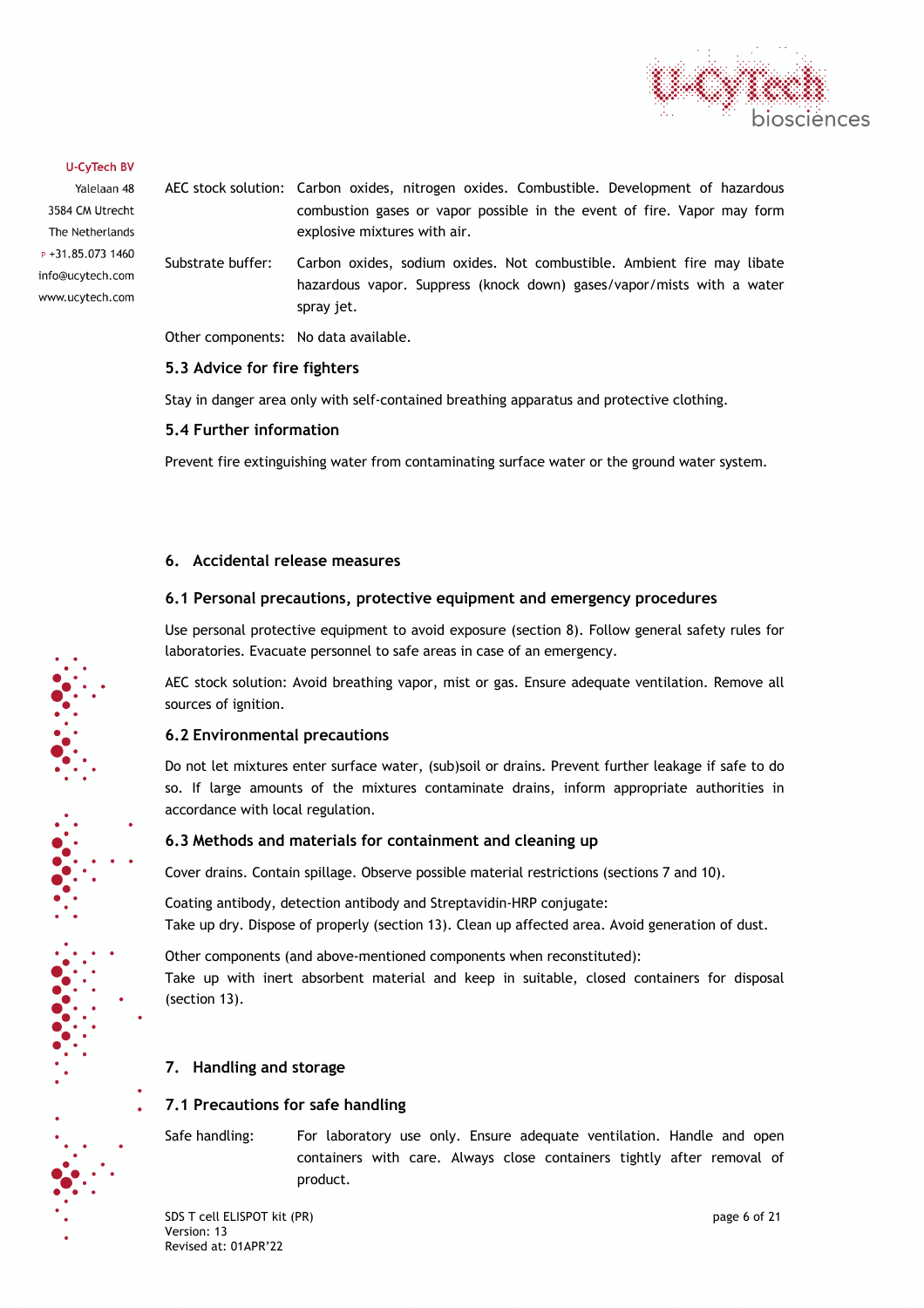

Yalelaan 48 3584 CM Utrecht The Netherlands  $P + 31.85.0731460$ info@ucytech.com www.ucytech.com AEC stock solution: work under hood. Avoid contact with skin, eyes and clothing. Avoid inhalation of vapor or mist. Keep away from sources of ignition. Take measures to prevent electrostatic discharges. Dilution buffer R: Avoid formation of aerosols. Avoid exposure.

Hygiene measures: Follow general safety rules for laboratories. Wear personal protective equipment to avoid (prolonged or repeated) exposure (section 2.2 and 8). Immediately change contaminated clothing. Wash hands before breaks and after work.

# **7.2 Conditions for safe storage, including any incompatibilities**

- Safe storage: Store product in a well-ventilated place. Keep containers tightly closed and upright to prevent leakage.
	- AEC stock solution: Store at -20°C. Keep away from light and heat. Keep container upright to prevent leakage.

Streptavidin-HRP conjugate: Store at -20°C. Keep away from light.

Tween-20: Store at ambient temperature: 20-26 °C. Keep away from light.

Other components: Store at 2-8 °C.

### **7.3 Specific end use(s)**

Use in laboratories.

# **8. Exposure controls/personal protection**

# **8.1 Control parameters**

These mixtures do not contain substances above concentration limits fixing an occupational exposure limit.

# **8.2 Exposure controls**

# **General protective and hygiene measures**

Facilities storing or utilizing this product should be equipped with an eyewash facility, a safety shower and mechanical exhaust. Handle in accordance with good industrial hygiene and safety practice. Wash hands before breaks and at the end of the workday. Immediately change contaminated clothing. Keep away from food and beverages.

# **Personal protective equipment**

# Eye protection

- Use equipment for eye protection tested and approved under appropriate government standards
- such as NIOSH (US) or EN166 (EU). Use tightly fitting safety goggles.

# Skin and body protection

Wear appropriate protective gloves and a lab coat to prevent skin exposure.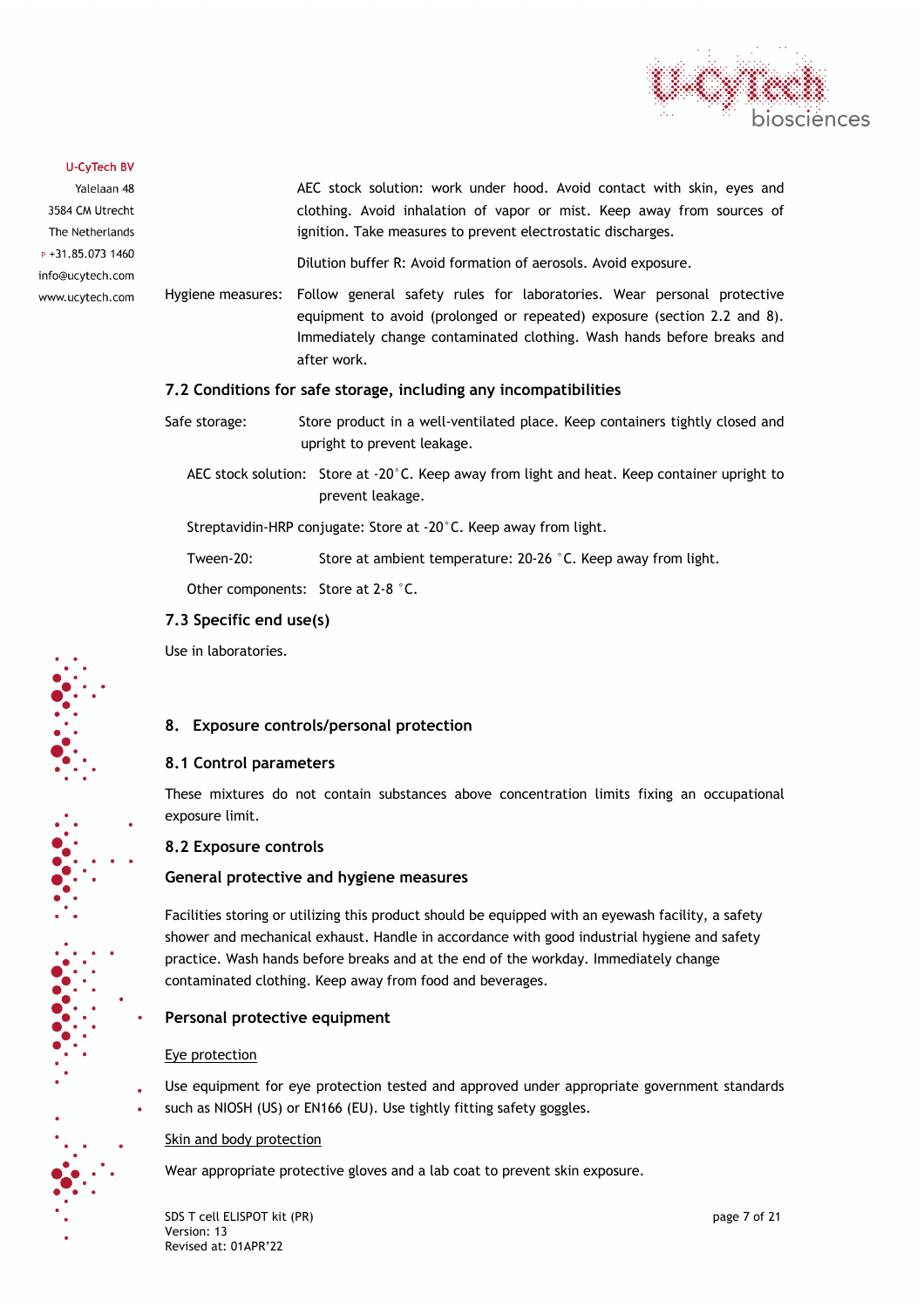

Yalelaan 48 3584 CM Utrecht The Netherlands P +31.85.073 1460 info@ucytech.com www.ucytech.com Protective gloves must satisfy the specifications of Regulation (EU) 2016/425 and the standard EN374 derived from it. Observe the instructions regarding permeability and breakthrough time which are provided by the suppliers of the gloves. Make sure the gloves are suitable for the task regarding chemical compatibility, dexterity, operational conditions and user susceptibility (e.g. sensation effects). Take also the specific local conditions under which the product is used into consideration (e.g. danger of cuts).

Gloves must be inspected prior to use. Use proper glove removal technique (without touching glove's outer surface) to avoid skin contact with this product. Dispose of contaminated gloves after use in accordance with applicable laws and good laboratory practices. Wash and dry hands. This recommendation applies only to the product stated in this SDS and for the designed use. When dissolving in or mixing with other substances and under conditions deviating from those stated in EN374 please contact the supplier of CE-approved gloves.

#### Respiratory protection

Required when aerosols are generated, when workers are facing concentrations above the exposure limits or where risk assessment shows air-purifying respirators are appropriate.

Use respirators and components tested and approved under appropriate government standards such as NIOHS (US) or CEN (EU).

To protect the wearer, respiratory protective equipment must be the correct fit and be used and maintained properly.

#### Control of environmental expose

Do not let mixtures enter drains.

# **9. Physical and chemical properties**

#### **9.1 Information on basic physical and chemical properties**

Coating antibody, detection antibody and Streptavidin-HRP conjugate

| A. Appearance (at 20 °C):                                           | Solid, white (lyophilized). |
|---------------------------------------------------------------------|-----------------------------|
| B. Odor:                                                            | No data available.          |
| C. Odor threshold:                                                  | No data available.          |
| D. pH (at $20^{\circ}$ C):                                          | No data available.          |
| E. Melting/freezing point:                                          | No data available.          |
| F. Initial boiling and boiling range:                               | No data available.          |
| G. Flash point:                                                     | No data available.          |
| H. Evaporation rate:                                                | No data available.          |
| I. Flammability (solid, gas):                                       | No data available.          |
| J. Upper/lower flammability or explosive limits: No data available. |                             |
| K. Vapor pressure:                                                  | No data available.          |
| L. Vapor density:                                                   | No data available.          |
| M. Relative density:                                                | No data available.          |
| N. Solubility(ies):                                                 | Soluble in water.           |
| O. Partition coefficient: n-octanol/water:                          | No data available.          |
| P. Auto-ignition temperature:                                       | No data available.          |
| Q. Decomposition temperature:                                       | No data available.          |
|                                                                     |                             |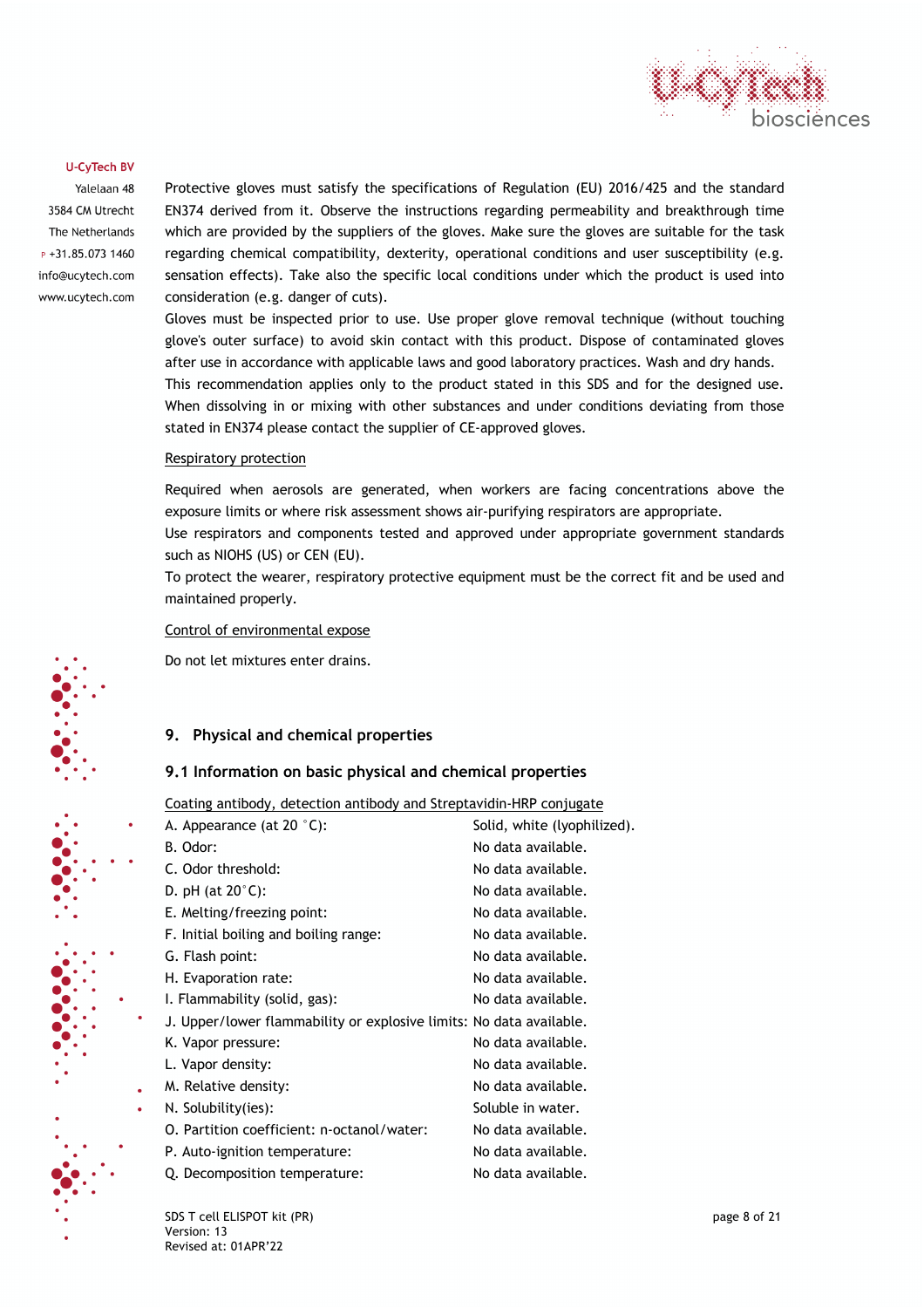

# **U-CyTech BV** R. Viscosity: No data available. Yalelaan 48 3584 CM Utrecht S. Explosive properties: No data available. The Netherlands T. Oxidizing properties: No data available.  $P + 31.85.0731460$ info@ucytech.com AEC stock solution: www.ucytech.com A. Appearance (at 20 °C): Conferent of Comparent Conferent Control of Conferent Conferent A. Appearance (at 20 °C): B. Odor: No data available. C. Odor threshold: No data available. D. pH (at 20°C): No data available. E. Melting/freezing point: No data available. F. Initial boiling and boiling range: No data available  $(N,N$ -diethylformamide: 176-177  $\degree$ C). G. Flash point:  $\blacksquare$  No data available (N, N-diethylformamide: 60  $\degree$ C). H. Evaporation rate: No data available. I. Flammability (solid, gas): No data available. J. Upper/lower flammability or explosive limits: No data available. Mixture is flammable. K. Vapor pressure: No data available. L. Vapor density:  $\blacksquare$ M. Relative density: No data available. N. Solubility(ies): No data available. O. Partition coefficient: n-octanol/water: No data available. P. Auto-ignition temperature: No data available. Q. Decomposition temperature: No data available. R. Viscosity: No data available. S. Explosive properties: No data available. T. Oxidizing properties: No data available. Substrate buffer: A. Appearance (at 20 °C): Colorless liquid (transparent). B. Odor: No data available. C. Odor threshold: No data available. D. pH (at 20°C): No data available. E. Melting/freezing point: No data available. F. Initial boiling and boiling range: No data available. G. Flash point: Does not apply. H. Evaporation rate: No data available. I. Flammability (solid, gas): No data available. J. Upper/lower flammability or explosive limits: No data available. K. Vapor pressure:  $\blacksquare$  No data available. L. Vapor density:  $\blacksquare$ M. Relative density: No data available. N. Solubility(ies): Does not apply, mixture is an aqueous solution. O. Partition coefficient: n-octanol/water: No data available. P. Auto-ignition temperature: Does not apply. Q. Decomposition temperature: No data available. R. Viscosity: No data available. S. Explosive properties:  $\qquad \qquad \qquad$  Does not apply, mixture is not explosive.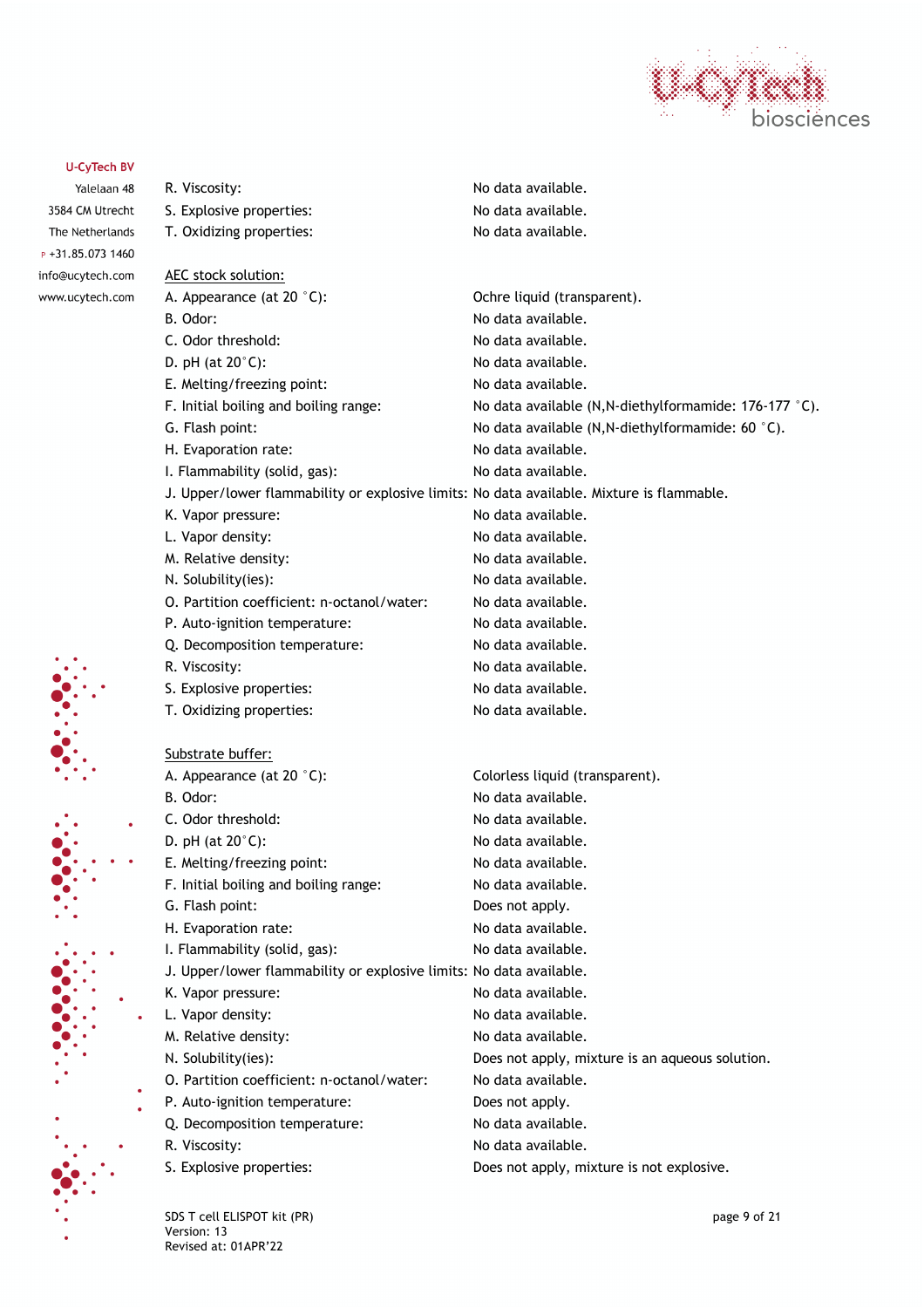

Yalelaan 48 3584 CM Utrecht The Netherlands P +31.85.073 1460 info@ucytech.com www.ucytech.com

| T. Oxidizing properties:                                                                   | No data available.                              |
|--------------------------------------------------------------------------------------------|-------------------------------------------------|
| <b>Blocking stock solution:</b>                                                            |                                                 |
| A. Appearance (at 20 °C):                                                                  | Light yellow liquid (transparent).              |
| B. Odor:                                                                                   | No data available.                              |
| C. Odor threshold:                                                                         | No data available.                              |
| D. pH (at $20^{\circ}$ C):                                                                 | No data available.                              |
| E. Melting/freezing point:                                                                 | No data available.                              |
| F. Initial boiling and boiling range:                                                      | No data available.                              |
| G. Flash point:                                                                            | No data available.                              |
| H. Evaporation rate:                                                                       | No data available.                              |
| I. Flammability (solid, gas):                                                              | No data available.                              |
| J. Upper/lower flammability or explosive limits: No data available.                        |                                                 |
| K. Vapor pressure:                                                                         | No data available.                              |
| L. Vapor density:                                                                          | No data available.                              |
| M. Relative density:                                                                       | No data available.                              |
| N. Solubility(ies):                                                                        | Does not apply, mixture is an aqueous solution. |
| O. Partition coefficient: n-octanol/water:                                                 | No data available.                              |
| P. Auto-ignition temperature:                                                              | No data available.                              |
| Q. Decomposition temperature:                                                              | No data available.                              |
| R. Viscosity:                                                                              | No data available.                              |
| S. Explosive properties:                                                                   | No data available.                              |
| T. Oxidizing properties:                                                                   | No data available.                              |
| Dilution buffer R:                                                                         |                                                 |
| A. Appearance (at 20 °C):                                                                  | Light yellow liquid (transparent) (at 20 °C).   |
| B. Odor:                                                                                   | Odorless.                                       |
| C. Odor threshold:                                                                         | Does not apply, mixture is odorless.            |
| D. pH (at $20^{\circ}$ C):                                                                 | $7.2 \pm 0.2$                                   |
| E. Melting/freezing point:                                                                 | No data available.                              |
| F. Initial boiling and boiling range:                                                      | No data available.                              |
| G. Flash point:                                                                            | No data available.                              |
| H. Evaporation rate:                                                                       | No data available.                              |
| I. Flammability (solid, gas):                                                              | Does not apply.                                 |
| J. Upper/lower flammability or explosive limits: Does not apply, mixture is not flammable. |                                                 |
| K. Vapor pressure:                                                                         | No data available.                              |
| L. Vapor density:                                                                          | No data available.                              |
| M. Relative density:                                                                       | 1.1 (at 20 $^{\circ}$ C).                       |
| N. Solubility(ies):                                                                        | Does not apply, mixture is an aqueous solution. |
| O. Partition coefficient: n-octanol/water:                                                 | No data available.                              |
| P. Auto-ignition temperature:                                                              | No data available.                              |
| Q. Decomposition temperature:                                                              | No data available.                              |
| R. Viscosity:                                                                              | No data available.                              |
| S. Explosive properties:                                                                   | Does not apply, mixture is not explosive.       |
| T. Oxidizing properties:                                                                   | None.                                           |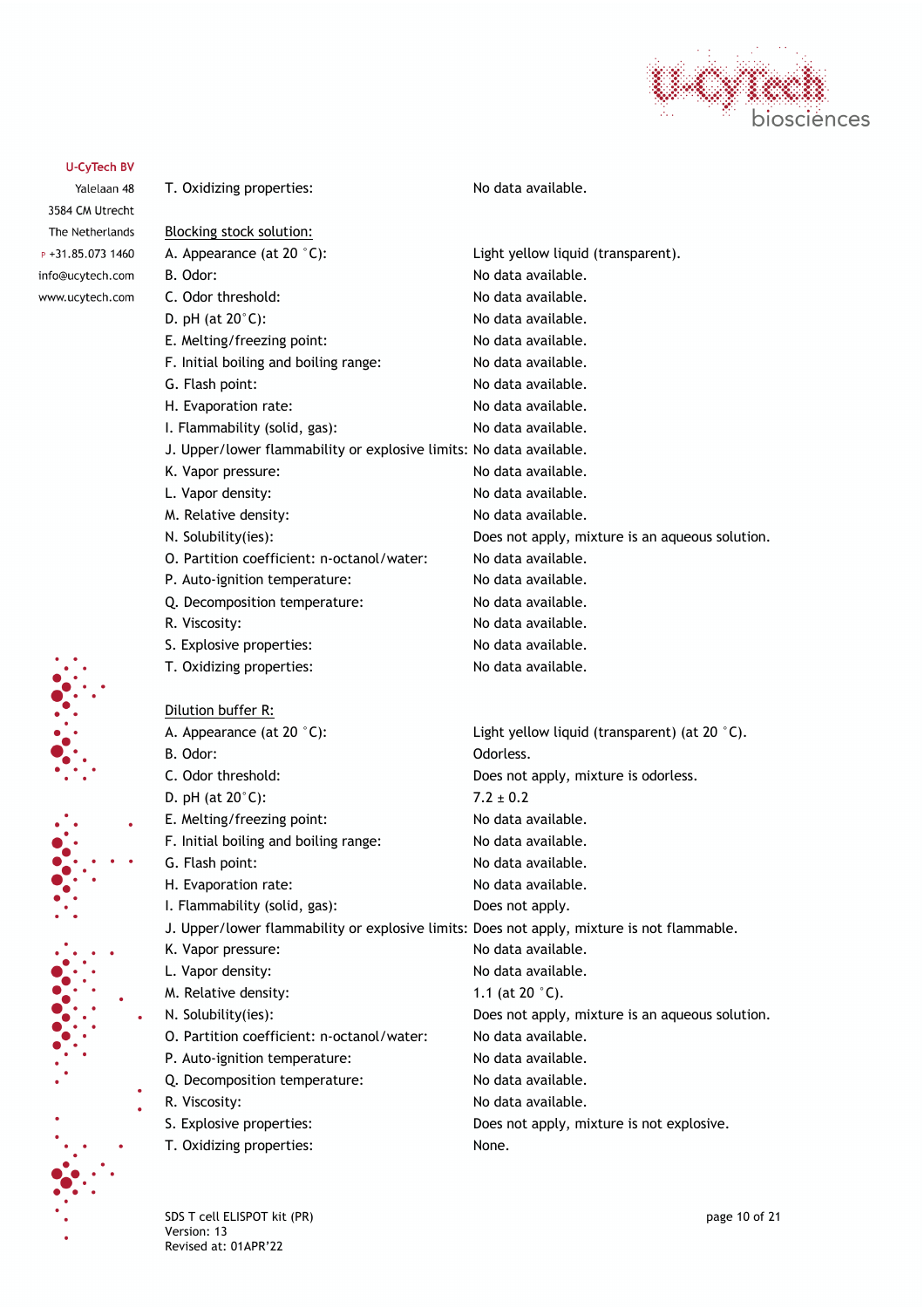

Yalelaan 48 3584 CM Utrecht The Netherlands P +31.85.073 1460 info@ucytech.com www.ucytech.com

| Dilution buffer Q:                                                  |                                                 |
|---------------------------------------------------------------------|-------------------------------------------------|
| A. Appearance (at 20 °C):                                           | Light yellow liquid (transparent).              |
| B. Odor:                                                            | No data available.                              |
| C. Odor threshold:                                                  | No data available.                              |
| D. pH (at $20^{\circ}$ C):                                          | No data available.                              |
| E. Melting/freezing point:                                          | No data available.                              |
| F. Initial boiling and boiling range:                               | No data available.                              |
| G. Flash point:                                                     | No data available.                              |
| H. Evaporation rate:                                                | No data available.                              |
| I. Flammability (solid, gas):                                       | No data available.                              |
| J. Upper/lower flammability or explosive limits: No data available. |                                                 |
| K. Vapor pressure:                                                  | No data available.                              |
| L. Vapor density:                                                   | No data available.                              |
| M. Relative density:                                                | No data available.                              |
| N. Solubility(ies):                                                 | Does not apply, mixture is an aqueous solution. |
| O. Partition coefficient: n-octanol/water:                          | No data available.                              |
| P. Auto-ignition temperature:                                       | No data available.                              |
| Q. Decomposition temperature:                                       | No data available.                              |
| R. Viscosity:                                                       | No data available.                              |
| S. Explosive properties:                                            | No data available.                              |
| T. Oxidizing properties:                                            | No data available.                              |
| Tween-20:                                                           |                                                 |
| A. Appearance (at 20 °C):                                           | Yellow liquid (viscous).                        |
| B. Odor:                                                            | Odorless.                                       |
| C. Odor threshold:                                                  | No data available.                              |
| D. pH (at $20^{\circ}$ C):                                          | 7.                                              |
| E. Melting/freezing point:                                          | Melting point: 98.9 °C.                         |
| F. Initial boiling and boiling range:                               | $>100$ °C.                                      |
| G. Flash point:                                                     | 275 °C at ca. 1,013 hPa.                        |
| H. Evaporation rate:                                                | No data available.                              |
| I. Flammability (solid, gas):                                       | No data available.                              |
| J. Upper/lower flammability or explosive limits: No data available. |                                                 |
| K. Vapor pressure:                                                  | $<$ 1.4 hPa at 20 $^{\circ}$ C.                 |
| L. Vapor density:                                                   | No data available.                              |
| M. Relative density:                                                | 1,095 g/ml at 25 °C.                            |
| N. Solubility(ies):                                                 | In water: 0.0002 g/l at 20 $^{\circ}$ C.        |
| O. Partition coefficient: n-octanol/water:                          | No data available.                              |
| P. Auto-ignition temperature:                                       | No data available.                              |
| Q. Decomposition temperature:                                       | No data available.                              |
| R. Viscosity:                                                       | No data available.                              |
| S. Explosive properties:                                            | No data available.                              |
| T. Oxidizing properties:                                            | No data available.                              |

# **9.2 Other information**

No additional information relevant to safe use of the mixtures.

SDS T cell ELISPOT kit (PR) page 11 of 21 Version: 13 Revised at: 01APR'22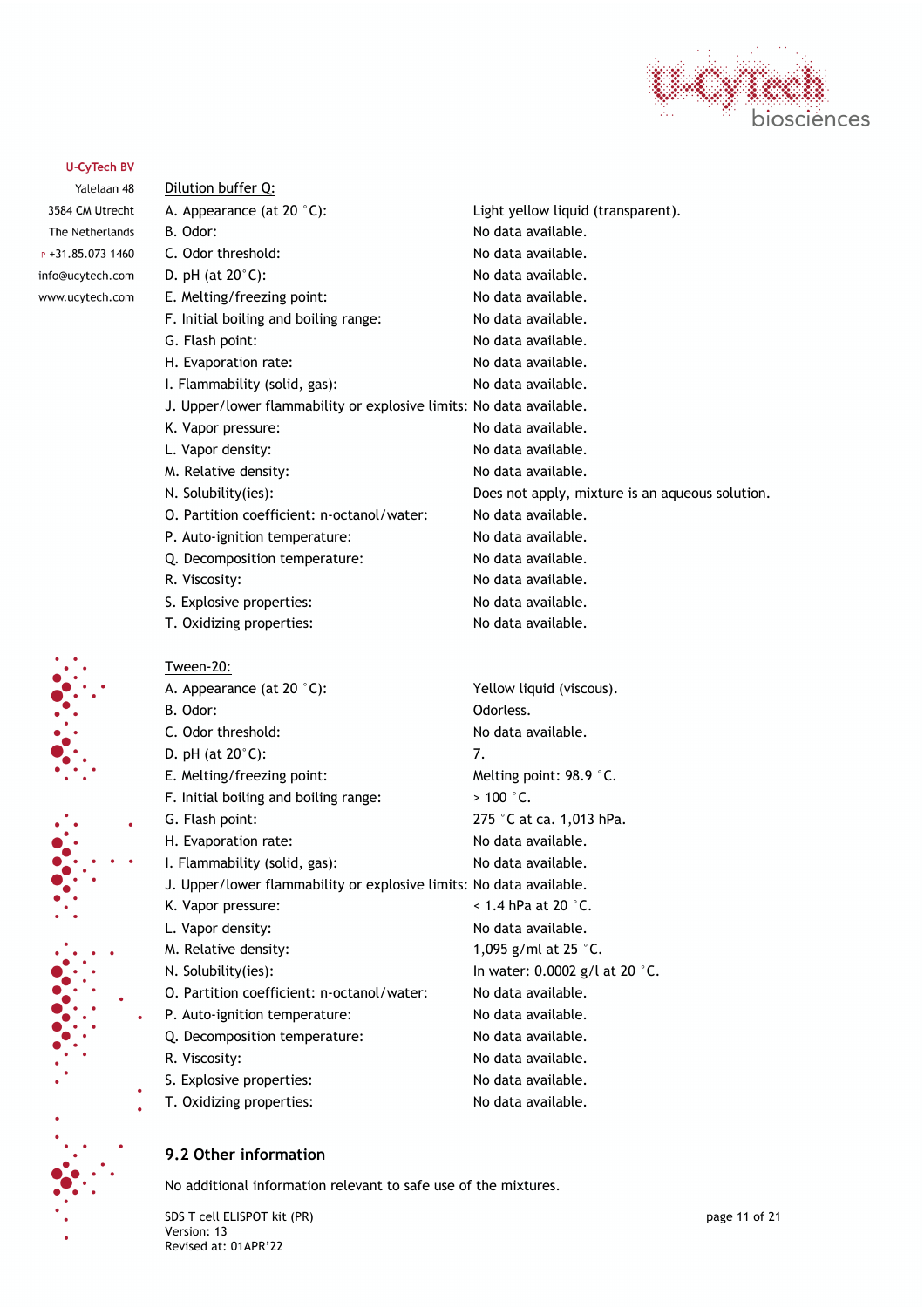

Yalelaan 48 3584 CM Utrecht The Netherlands  $P + 31.85.0731460$ info@ucytech.com www.ucytech.com

# **10. Stability and reactivity**

#### **10.1 Reactivity**

Tween-20 forms explosive mixtures with air on intense heating. A range from approximately 15 Kelvin below the flash point is to be rated as critical.

Other components: no specific test data related to reactivity available for these mixtures or their ingredients.

### **10.2 Chemical stability**

The mixtures are chemically stable under recommended conditions of storage, use and temperature.

### **10.3 Possibility of hazardous reactions**

AEC stock solution: No data available.

Dilution buffer R: Violent reactions possible with the generally known reaction partners of water. Other components: No hazardous reaction when handled and stored according to recommended conditions of storage, use and temperature.

### **10.4 Conditions to avoid**

AEC stock solution: Keep away from open flames, hot surfaces and sources of ignition. Incompatible products.

Tween-20: Strong heating. Dilution buffer R: No specific conditions to avoid. Other components: No data available.

# **10.5 Incompatible materials**

AEC stock solution: Strong oxidizing agents. Tween-20: Strong oxidizing agents. Other components: No data available.

#### **10.6 Hazardous decomposition products**

AEC stock solution: Nitrogen oxides, carbon monoxide, carbon dioxide. Substrate buffer: Ambient fire may libate hazardous vapor. Tween-20: Hazardous decomposition products formed under fire conditions – carbon oxides.

Other components: Does not decompose when used for intended uses (section 1.2).

# **11. Toxicological information**

# **11.1 Information on toxicological effects**

#### **Tween-20**

Acute toxicity: LD50 oral – rat – 38,900 mg/kg. LD50 inhalation – rat – male and female – 4h - >5.1 mg/l.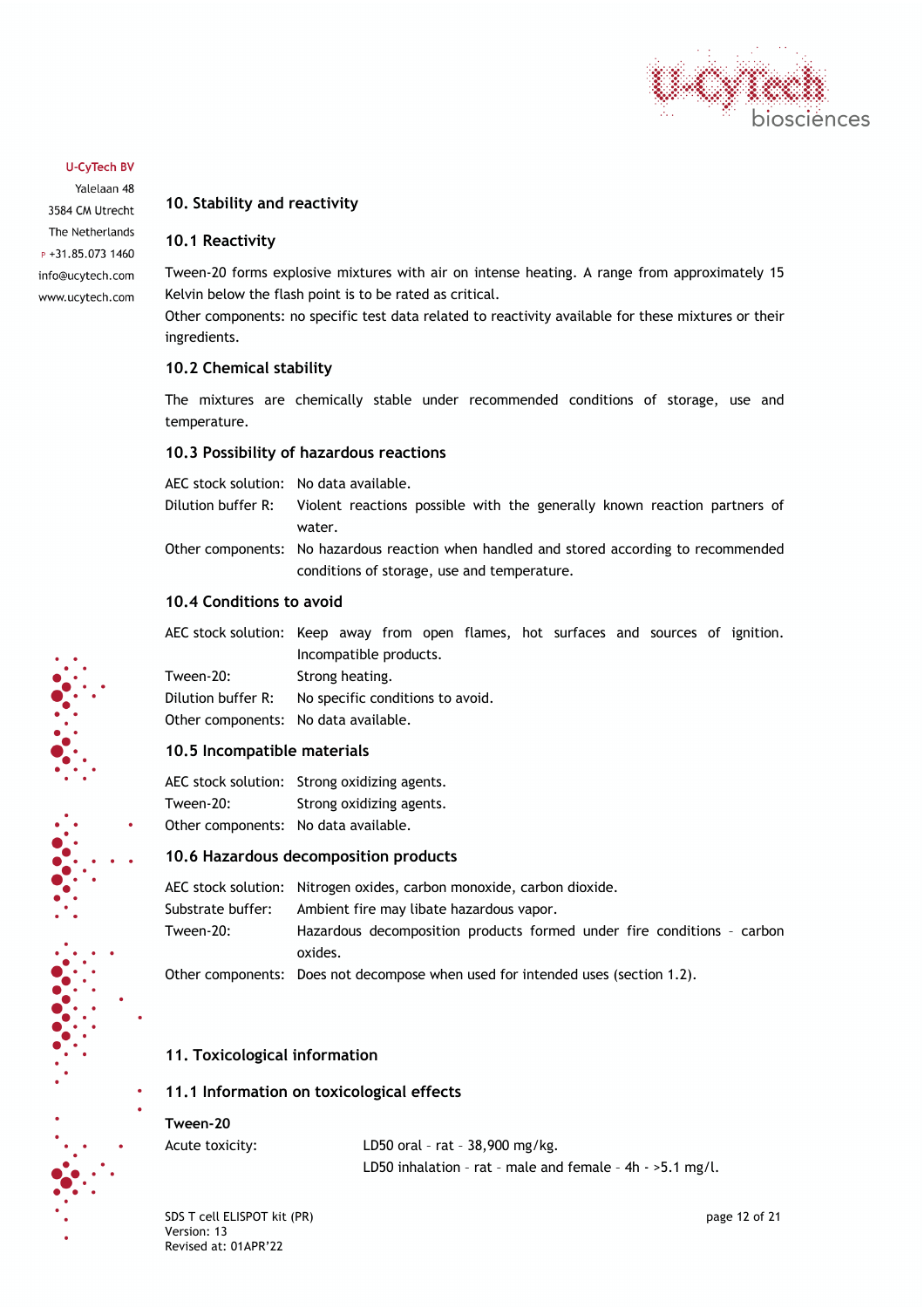

| Yalelaan 48         |
|---------------------|
| 3584 CM Utrecht     |
| The Netherlands     |
| $P + 31.85.0731460$ |
| info@ucytech.com    |
| www.ucytech.com     |

| Skin corrosion/irritation:                       | Skin - rabbit - result: no skin irritation - 4h.                               |
|--------------------------------------------------|--------------------------------------------------------------------------------|
| Serous eve damage/irritation: No data available. |                                                                                |
|                                                  | Respiratory/skin sensitization: Guinea pig: does not cause skin sensitization. |
| Germ cell mutagenicity:                          | Ames test - Escherichia coli/Salmonella typhimurium - result:                  |
|                                                  | negative.                                                                      |
| Carcinogenicity:                                 | No component of this ingredient is present at levels higher than or            |
|                                                  | equal to 0.1% is identified as probable, possible or confirmed                 |
|                                                  | human carcinogen by IARC.                                                      |
| Reproductive toxicity:                           | No data available.                                                             |
|                                                  | Specific target organ toxicity (single and repeated): No data available.       |
| Aspiration hazard:                               | No data available.                                                             |

#### **Other mixtures**

| Acute toxicity:                                    | No data available.                                                       |
|----------------------------------------------------|--------------------------------------------------------------------------|
| Skin corrosion/irritation:                         | No data available.                                                       |
| Serous eye damage/irritation: No data available.   |                                                                          |
| Respiratory/skin sensitization: No data available. |                                                                          |
| Germ cell mutagenicity:                            | No data available.                                                       |
| Carcinogenicity:                                   | No data available.                                                       |
| Reproductive toxicity:                             | No data available.                                                       |
|                                                    | Specific target organ toxicity (single and repeated): No data available. |
| Aspiration hazard:                                 | No data available.                                                       |
|                                                    |                                                                          |

#### **11.2 Additional information**

Signs and symptoms of exposure:

To the best of our knowledge, the chemical, physical and toxicological properties have not been thoroughly investigated.

#### Potential health effects AEC stock solution:

Inhalation: May be harmful if inhaled and may cause respiratory tract irritation.

Skin: May be harmful if absorbed through skin and causes skin irritation.

Eyes: Causes serious eye irritation.

Ingestion: Harmful if swallowed.

Further hazardous properties cannot be excluded. The product should be handled with the care usual when dealing with chemicals.

#### Potential health effects other components:

Inhalation: May be harmful if inhaled and may cause respiratory tract irritation.

Skin: May be harmful if absorbed through skin and may cause skin irritation.

Eyes: May cause eye irritation.

Ingestion: May be harmful if swallowed.

Hazardous properties cannot be excluded but are unlikely when the product is handled with the care usual when dealing with chemicals.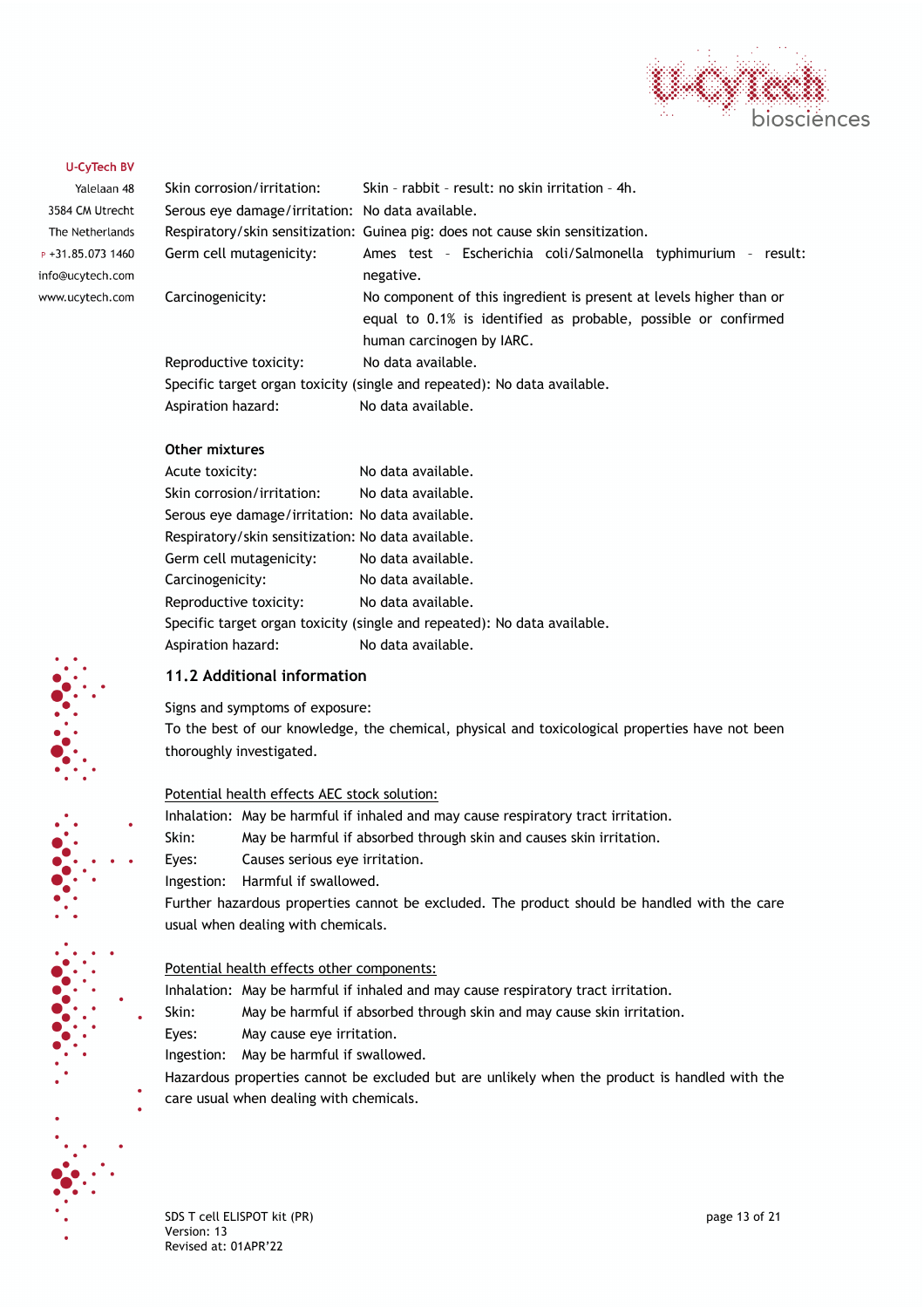

Yalelaan 48 3584 CM Utrecht The Netherlands  $P + 31.85.0731460$ info@ucytech.com www.ucytech.com

#### (Hazardous) ingredients of AEC stock solution (section 16):

| 3-Amino-9-ethylcarbazole (AEC):                   |                                                                          |
|---------------------------------------------------|--------------------------------------------------------------------------|
| Acute toxicity:                                   | LD50 oral - rat - 144 mg/kg.                                             |
| Skin corrosion/irritation:                        | No data available.                                                       |
| Serous eye damage/irritation: No data available.  |                                                                          |
| Respiratory/skin sensitization: No data available |                                                                          |
| Germ cell mutagenicity:                           | No data available.                                                       |
| Carcinogenicity:                                  | Category 1B - May cause cancer.                                          |
| Reproductive toxicity:                            | No data available.                                                       |
|                                                   | Specific target organ toxicity (single and repeated): No data available. |
| Aspiration hazard:                                | No data available.                                                       |
| Additional information:                           | The ingredient does not contain components considered to have            |
|                                                   | endocrine disrupting properties according to REACH Article 57(f) or      |
|                                                   | Commission Delegated Regulation (EU) 2017/2100 or Commission             |
|                                                   | Regulation (EU) 2018/605 at levels of 0.1% or higher.                    |

| N, N-Diethylformamide:                                        |                                                                                                      |
|---------------------------------------------------------------|------------------------------------------------------------------------------------------------------|
| Acute toxicity:                                               | No data available.                                                                                   |
| Skin corrosion/irritation:                                    | No data available.                                                                                   |
|                                                               | Serous eye damage/irritation: Category 2 - Causes skin irritation.                                   |
|                                                               | Respiratory/skin sensitization: Category 2 - Causes serious eye irritation.                          |
| Germ cell mutagenicity:                                       | No data available.                                                                                   |
| Carcinogenicity:                                              | No component of this ingredient is present at levels higher than or                                  |
|                                                               | equal to 0.1% is identified as probable, possible or confirmed                                       |
|                                                               | human carcinogen by IARC.                                                                            |
| Reproductive toxicity:                                        | No data available.                                                                                   |
|                                                               | Specific target organ toxicity (single): Category 3 - Inhalation - May cause respiratory irritation. |
| Specific target organ toxicity (repeated): No data available. |                                                                                                      |
| Aspiration hazard:                                            | No data available.                                                                                   |

Additional information: RTECS: LQ1925000.

(Hazardous) ingredients of coating antibody, detection antibody and streptavidin-HRP conjugate (section 16):

Proteins (antibodies and streptavidin - horseradish peroxidase polymer) and phosphate-buffered saline:

- Acute toxicity: There is no evidence available indicating acute toxicity.
- Skin corrosion/irritation: No data available.
- Serous eye damage/irritation: No data available.
- Respiratory/skin sensitization: No data available.
- Germ cell mutagenicity: No data available.
- Carcinogenicity: No data available.
- Reproductive toxicity: No data available.
- Specific target organ toxicity (single and repeated): No data available.
	- Aspiration hazard: No data available.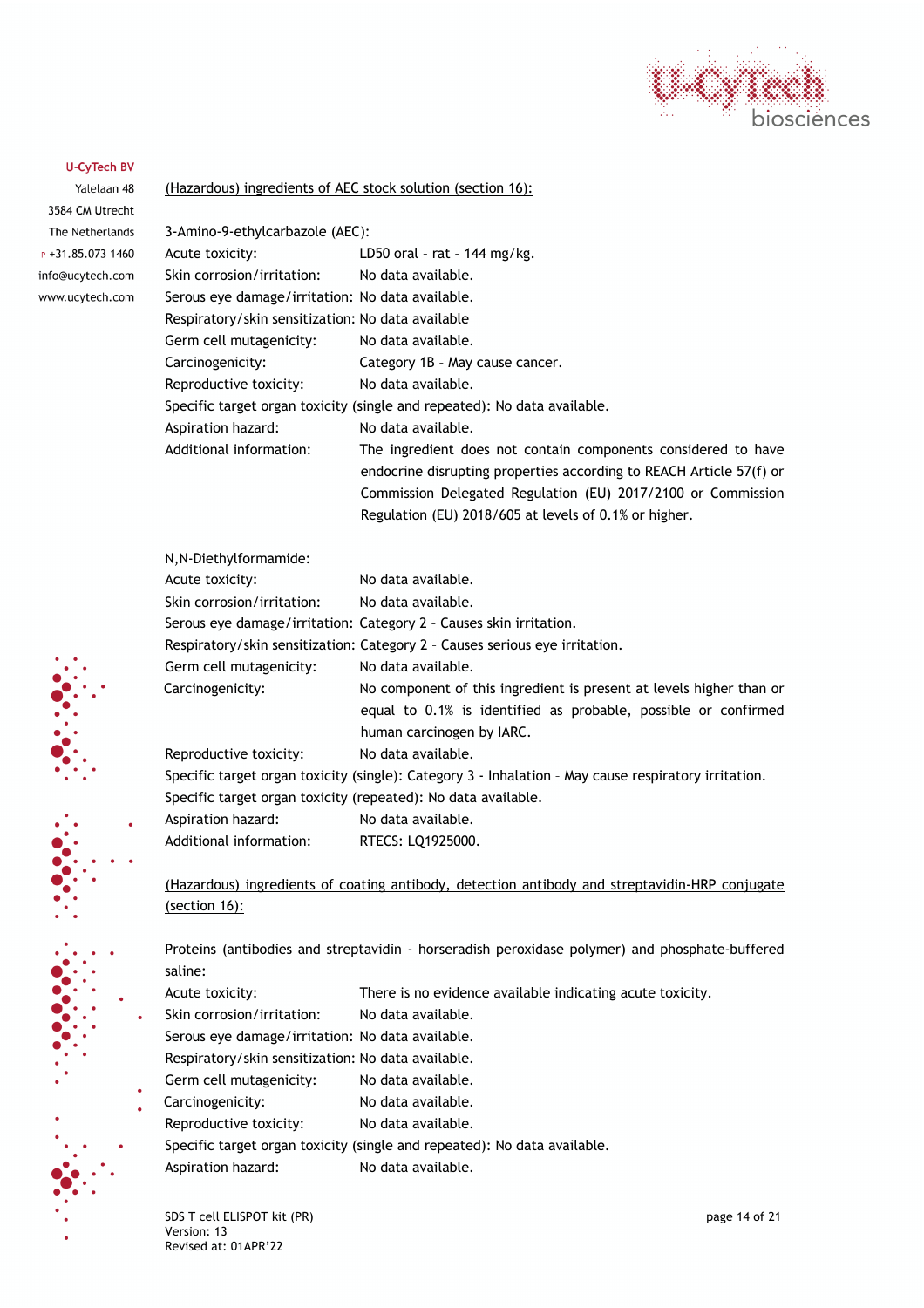

| Yalelaan 48       |                                                    | Serum albumin (this ingredient is no part of coating antibody):          |
|-------------------|----------------------------------------------------|--------------------------------------------------------------------------|
| 3584 CM Utrecht   | Acute toxicity:                                    | No data available.                                                       |
| The Netherlands   | Skin corrosion/irritation:                         | No data available.                                                       |
| P +31.85.073 1460 | Serous eye damage/irritation: No data available.   |                                                                          |
| info@ucytech.com  | Respiratory/skin sensitization: No data available. |                                                                          |
| www.ucytech.com   | Germ cell mutagenicity:                            | No data available.                                                       |
|                   | Carcinogenicity:                                   | No component of this ingredient is present at levels higher than or      |
|                   |                                                    | equal to 0.1% is identified as probable, possible or confirmed           |
|                   |                                                    | human carcinogen by IARC.                                                |
|                   | Reproductive toxicity:                             | No data available.                                                       |
|                   |                                                    | Specific target organ toxicity (single and repeated): No data available. |
|                   | Aspiration hazard:                                 | No data available.                                                       |
|                   | Trehalose, dihydrate:                              |                                                                          |
|                   | Acute toxicity:                                    | LD50 oral - rat - male and female $-$ >16,000 mg/kg.                     |
|                   | Skin corrosion/irritation:                         | Skin - rabbit: result: no skin irritation.                               |
|                   |                                                    | Serous eye damage/irritation: Eyes - rabbit: result: no eye irritation.  |
|                   |                                                    | Respiratory/skin sensitization: Human - result: negative.                |
|                   | Germ cell mutagenicity:                            | In vitro mammalian cell gene mutation test - Chinese hamster             |
|                   |                                                    | fibroblast - with and without metabolic activation - result:             |
|                   |                                                    | negative.                                                                |
|                   |                                                    | Mammalian bone marrow sister chromatid exchange - mouse -                |
|                   |                                                    | result: negative.                                                        |
|                   | Carcinogenicity:                                   | No data available.                                                       |
|                   | Reproductive toxicity:                             | No data available.                                                       |
|                   |                                                    | Specific target organ toxicity (single and repeated): No data available. |
|                   | Aspiration hazard:                                 | No data available.                                                       |
|                   |                                                    |                                                                          |

# (Hazardous) ingredients of blocking stock solution and dilution buffer Q (section 16):

| Streptomycin sulfate:                              |                                                                                                                                                                    |
|----------------------------------------------------|--------------------------------------------------------------------------------------------------------------------------------------------------------------------|
| Acute toxicity:                                    | LD50 oral - rat - $430$ mg/kg.                                                                                                                                     |
| Skin corrosion/irritation:                         | No data available.                                                                                                                                                 |
| Serous eye damage/irritation: No data available.   |                                                                                                                                                                    |
| Respiratory/skin sensitization: No data available. |                                                                                                                                                                    |
| Germ cell mutagenicity:                            | No data available.                                                                                                                                                 |
| Carcinogenicity:                                   | No component of this ingredient is present at levels higher than or<br>equal to 0.1% is identified as probable, possible or confirmed<br>human carcinogen by IARC. |
| Reproductive toxicity:                             | May cause adverse reproductive effects - such as birth defect,<br>miscarriages, or infertility.                                                                    |
|                                                    | Specific target organ toxicity (single and repeated): No data available.                                                                                           |
| Aspiration hazard:                                 | No data available.                                                                                                                                                 |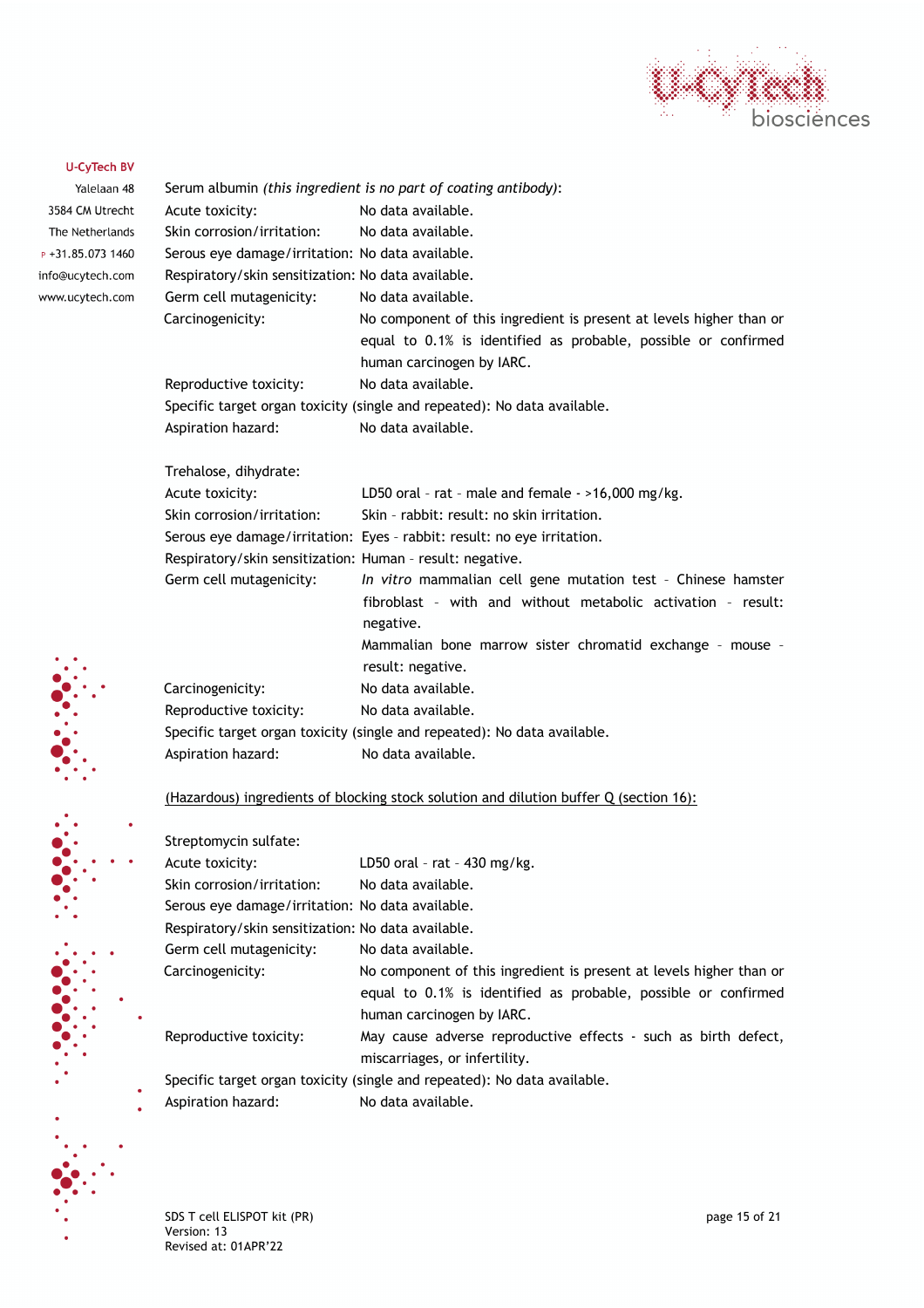

Yalelaan 48 3584 CM Utrecht The Netherlands  $P + 31.85.0731460$ info@ucytech.com www.ucytech.com

#### (Hazardous) ingredients of dilution buffer R (section 16):

| Proclin 300:               |                                                                                      |
|----------------------------|--------------------------------------------------------------------------------------|
| Acute toxicity:            | LD50 oral - rat - 53 mg/kg.                                                          |
| Skin corrosion/irritation: | Skin - rabbit: result: corrosive.                                                    |
|                            | Serous eye damage/irritation: Eyes - rabbit: result: corrosive.                      |
|                            | Respiratory/skin sensitization: Guinea pig: may cause sensitization by skin contact. |
|                            | Ingredient may cause an allergic skin reaction.                                      |
| Germ cell mutagenicity:    | No data available.                                                                   |
| Carcinogenicity:           | No data available.                                                                   |
| Reproductive toxicity:     | No data available.                                                                   |
|                            | Specific target organ toxicity (single and repeated): No data available.             |
| Aspiration hazard:         | No data available.                                                                   |
|                            |                                                                                      |

#### **12. Ecological information**

# **Mixtures**

# **12.1 Toxicity:**

- Tween-20: LL50 Danio rerio (zebra fish) >100 mg/ml 96h.
	- EC50 Daphnia (water flea) >10 mg/l 48h.
	- EC50 Bacteria 146-774 mg/l 5 min.
- Other components: No data available.

#### **12.2 Persistence and degradability:**

Tween-20: Aerobic – exposure time 28d – result: >60% - readily biodegradable. Other components: No data available.

- **12.3 Bio-accumulative potential:** No data available.
- **12.4 Mobility in soil:** No data available.

#### **12.5 Results of PBT and vPvB assessment:**

- AEC stock solution, substrate buffer, dilution buffer R:
- This substance/mixture contains no components considered to be either PBT or vPvB at levels of 0.1% or higher.
- Other components: No data available.
- 12.6 Other adverse effects: No data available.

Ingredient coating antibody, detection antibody and streptavidin-HRP conjugate: Toxicity Trehalose, dihydrate:

Static test EC50 – Daphnia magna (water flea) - >100 mg/l – 48h

Static test EC50 – Desmodesmus sunspicatus (green algae) – 30.41 mg/l – 72h

Biodegradability ingredient Trehalose, dihydrate:

Aerobic – exposure time 28d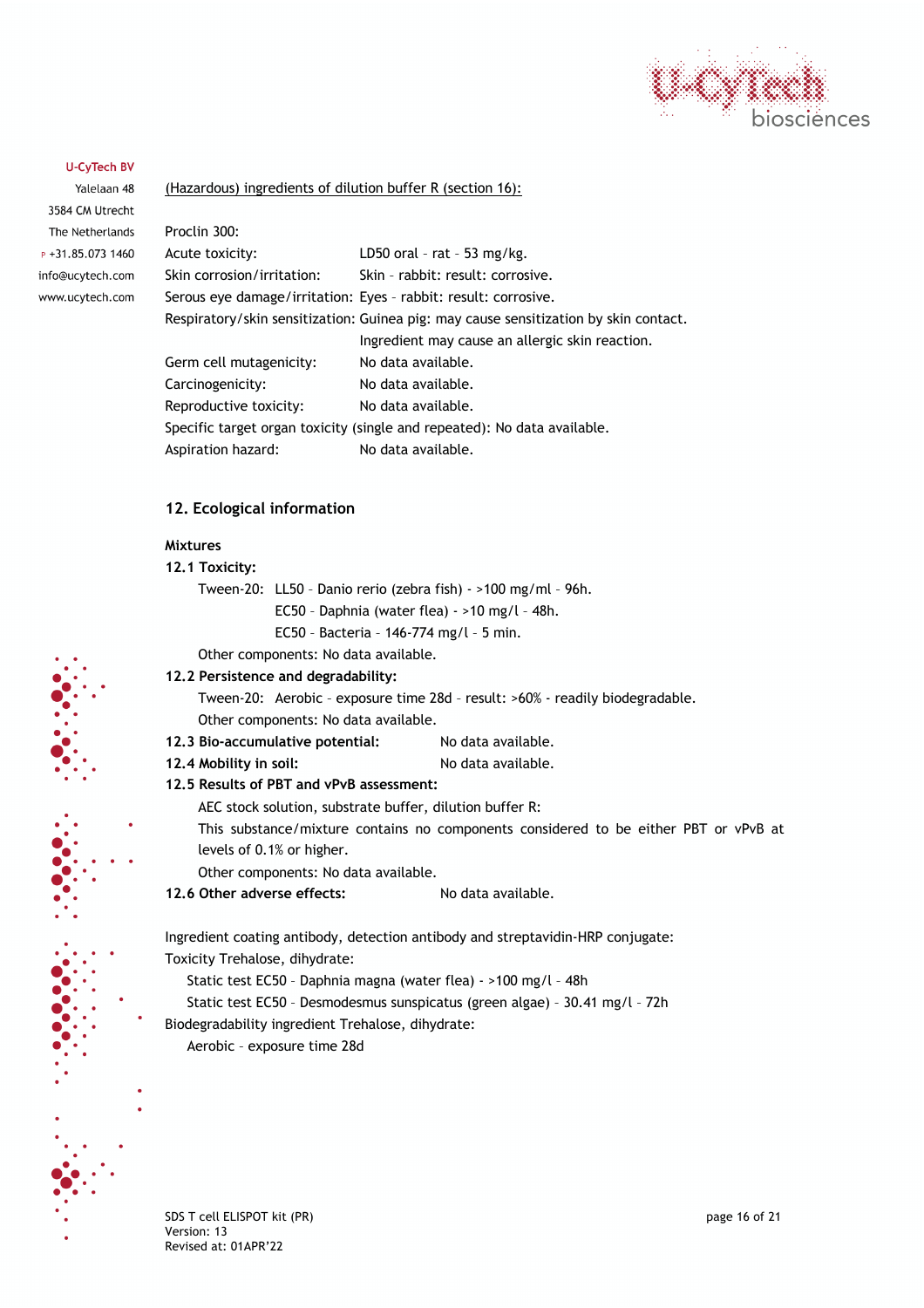

Yalelaan 48 3584 CM Utrecht The Netherlands  $P + 31.85.0731460$ info@ucytech.com www.ucytech.com

#### **13. Disposal considerations**

### **13.1 Waste treatment methods**

Products: The generation of waste should be avoided or minimized wherever possible. Waste material must be disposed in accordance with local, regional and national/federal regulations. Do not let products enter drains. The waste of AEC stock solution is classified as hazardous: offer surplus and nonrecyclable solution to licensed disposal company. Packaging: Dispose of as unused product.

**14. Transport information**

#### AEC stock solution:

| 14.1 UN number (ADR, RID, ADN, IMDG, IATA):     | UN1993.                                                                                        |                        |  |
|-------------------------------------------------|------------------------------------------------------------------------------------------------|------------------------|--|
|                                                 | 14.2 UN proper shipping name (ADR, RID, ADN, IMDG, IATA): Flammable liquid, N.O.S.             |                        |  |
|                                                 | 14.3 Transport hazard class(es) (ADR, RID, ADN, IMDG, IATA): 3.                                |                        |  |
| 14.4 Packing group (ADR, RID, ADN, IMDG, IATA); | Ш.                                                                                             |                        |  |
| 14.5 Environmental hazards:                     |                                                                                                | No hazards identified. |  |
| 14.6 Special precautions for user:              |                                                                                                | Not applicable.        |  |
|                                                 | 14.7 Transport in bulk according to Annex II of MARPOL 73/78 and the IBC code: Not applicable. |                        |  |
|                                                 | Additional information Transportation of Dangerous Goods (ADR, RID, ADN, IMDG, IATA):          |                        |  |
| Limited quantities (LQ):                        | 5L.                                                                                            |                        |  |
| Excepted quantities (EQ):                       | Code: E1.                                                                                      |                        |  |
|                                                 | Maximum net quantity per inner packaging: 30 ml.                                               |                        |  |
|                                                 | Maximum net quantity per outer packaging: 1000 ml.                                             |                        |  |
|                                                 |                                                                                                |                        |  |
|                                                 |                                                                                                |                        |  |

#### Other components:

| 14.1 UN number (ADR, RID, ADN, IMDG, IATA):                                  | Not applicable. |
|------------------------------------------------------------------------------|-----------------|
| 14.2 UN proper shipping name (ADR, RID, ADN, IMDG, IATA): Not dangerous.     |                 |
| 14.3 Transport hazard class(es) (ADR, RID, ADN, IMDG, IATA): Not applicable. |                 |
| 14.4 Packing group (ADR, RID, ADN, IMDG, IATA):                              | Not applicable. |
| 14.5 Environmental hazards:                                                  | None.           |
| 14.6 Special precautions for user:                                           | Not applicable. |
|                                                                              |                 |

**14.7 Transport in bulk according to Annex II of MARPOL 73/78 and the IBC code:** Not applicable.

#### **15. Regulatory information**

**15.1 Safety, health and environmental regulations/legislation specific for the substance or mixture**

AEC stock solution:

| <b>German Water hazard class:</b> | WGK2 (self-classified).     |
|-----------------------------------|-----------------------------|
|                                   |                             |
| Dilution buffer R:                |                             |
| <b>German Water hazard class:</b> | WGK2 (self-classified).     |
| German Storage class:             | Class 12 (self-classified). |
| Other components:                 |                             |

SDS T cell ELISPOT kit (PR) and the state of 21 of 21 of 21 of 21 of 21 of 21 of 21 of 21 of 21 of 21 of 21 of 21 of 21 of 21 of 21 of 21 of 21 of 21 of 21 of 21 of 21 of 21 of 21 of 21 of 21 of 21 of 21 of 21 of 21 of 21 Version: 13 Revised at: 01APR'22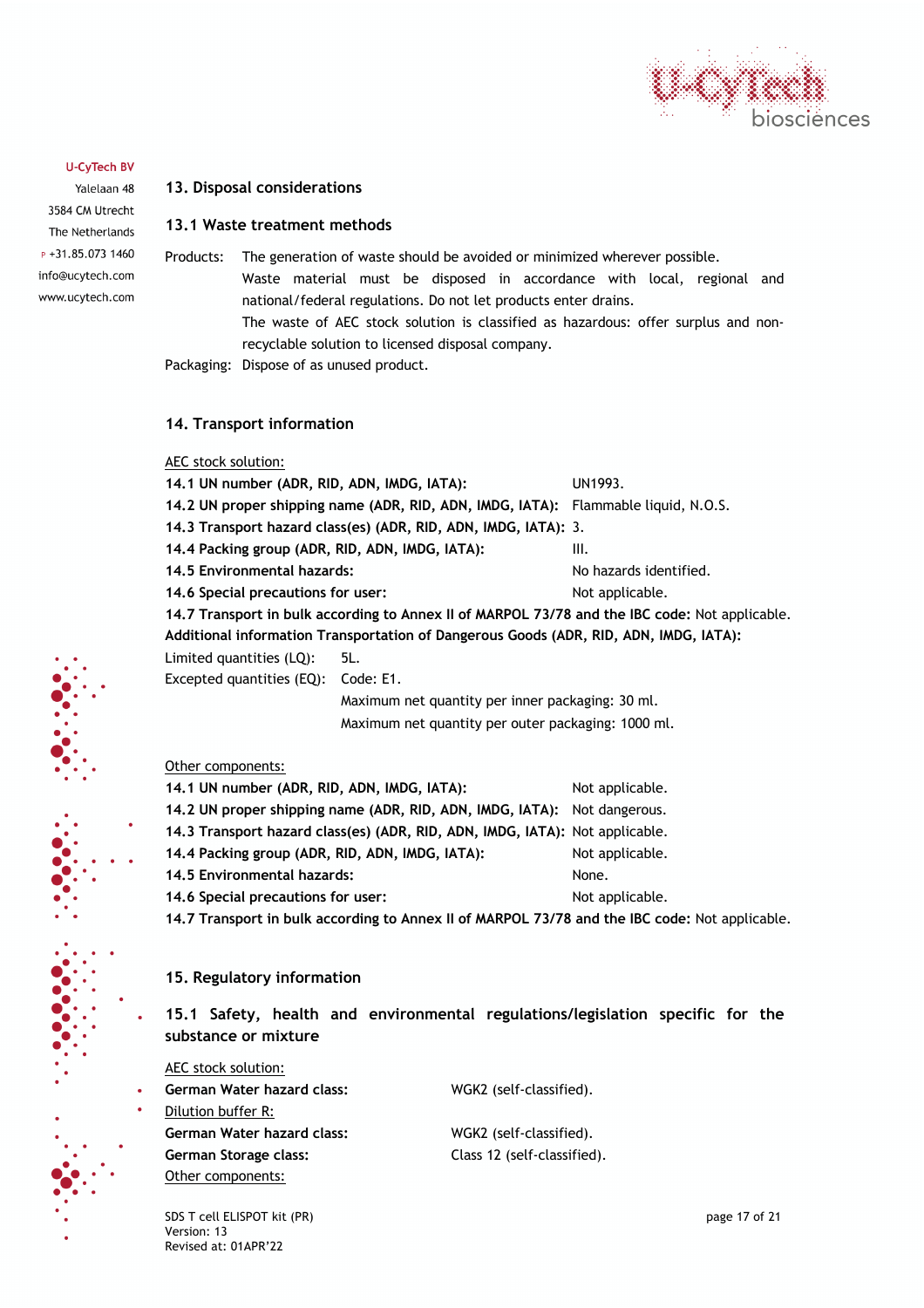

Yalelaan 48 3584 CM Utrecht The Netherlands  $P + 31.85.0731460$ info@ucytech.com www.ucytech.com German Water hazard class: No data available.

# **15.2 Chemical Safety Assessment**

For these mixtures a chemical safety assessment has not been carried out.

### **16. Other information**

## **This SDS applies to the following U-CyTech T cell ELISPOT kits**

| Analyte        | Human                    | Old World<br>Monkey                              | New World<br>Monkey    | Mouse                  | Rat                    |
|----------------|--------------------------|--------------------------------------------------|------------------------|------------------------|------------------------|
| IFN-y          | CT230-PR2<br>CT230-PR5   | CT121-PR2<br>CT121-PR5<br>CT126-PR2<br>CT126-PR5 | CT939-PR2<br>CT939-PR5 | CT317-PR2<br>CT317-PR5 | CT079-PR2<br>CT079-PR5 |
| $IL - 1B$      | CT242-PR2<br>CT242-PR5   | CT123-PR2<br>CT123-PR5                           |                        |                        |                        |
| $IL-2$         | CT231-PR2<br>CT231-PR5   | CT127-PR2<br>CT127-PR5                           |                        | CT435-PR2<br>CT435-PR5 |                        |
| $IL-4$         | CT232-PR2<br>CT232-PR5   | CT128-PR2<br>CT128-PR5                           |                        | CT319-PR2<br>CT319-PR5 | CT081-PR2<br>CT081-PR5 |
| $IL - 5$       | CT233-PR2<br>CT233-PR5   | CT129-PR2<br>CT129-PR5                           |                        | CT321-PR2<br>CT321-PR5 |                        |
| $IL-6$         | CT234-PR2<br>CT234-PR5   | CT130-PR2<br>CT130-PR5                           |                        |                        |                        |
| $IL-10$        | CT235-PR2<br>CT235-PR5   | CT131-PR2<br>CT131-PR5                           |                        | CT320-PR2<br>CT320-PR5 |                        |
| IL-12/23p40    |                          | CT135-PR2<br>CT135-PR5                           | CT942-PR2<br>CT942-PR5 |                        |                        |
| IL-12p70       | CT240-PR2<br>CT240-PR5   |                                                  |                        |                        |                        |
| $IL-13$        | CT236-PR2<br>CT236-PR5   | CT132-PR2<br>CT132-PR5                           | CT943-PR2<br>CT943-PR5 |                        |                        |
| IL-17A         | CT416-PR2<br>CT416-PR5   | CT401-PR2<br>CT401-PR5                           | CT944-PR2<br>CT944-PR5 |                        |                        |
| $IL - 17F$     | CT418-PR2<br>CT418-PR5   | CT403-PR2<br>CT403-PR5                           |                        |                        |                        |
| $IL-21$        | CT419-PR2*<br>CT419-PR5* |                                                  |                        |                        |                        |
| G-CSF          | CT680-PR5                | CT122-PR5                                        |                        |                        |                        |
| <b>GM-CSF</b>  | CT241-PR2<br>CT241-PR5   | CT124-PR2<br>CT124-PR5                           |                        |                        |                        |
| Granzyme B     | CT229-PR2<br>CT229-PR5   |                                                  |                        |                        |                        |
| Perforin       | CT681-PR2<br>CT681-PR5   | CT136-PR2<br>CT136-PR5                           |                        |                        |                        |
| $TNF - \alpha$ | CT237-PR2<br>CT237-PR5   | CT133-PR2<br>CT133-PR5                           | CT938-PR2<br>CT938-PR5 | CT322-PR2<br>CT322-PR5 |                        |

\*) The Human IL-21 ELISPOT kits (cat. no. CT419-PR2 and CT419-PR5) do not contain Tween-20 and Dilution buffer R. In the Human IL-21 T cell ELISPOT kits Dilution buffer Q replaces Dilution buffer R, which is not present in this kit.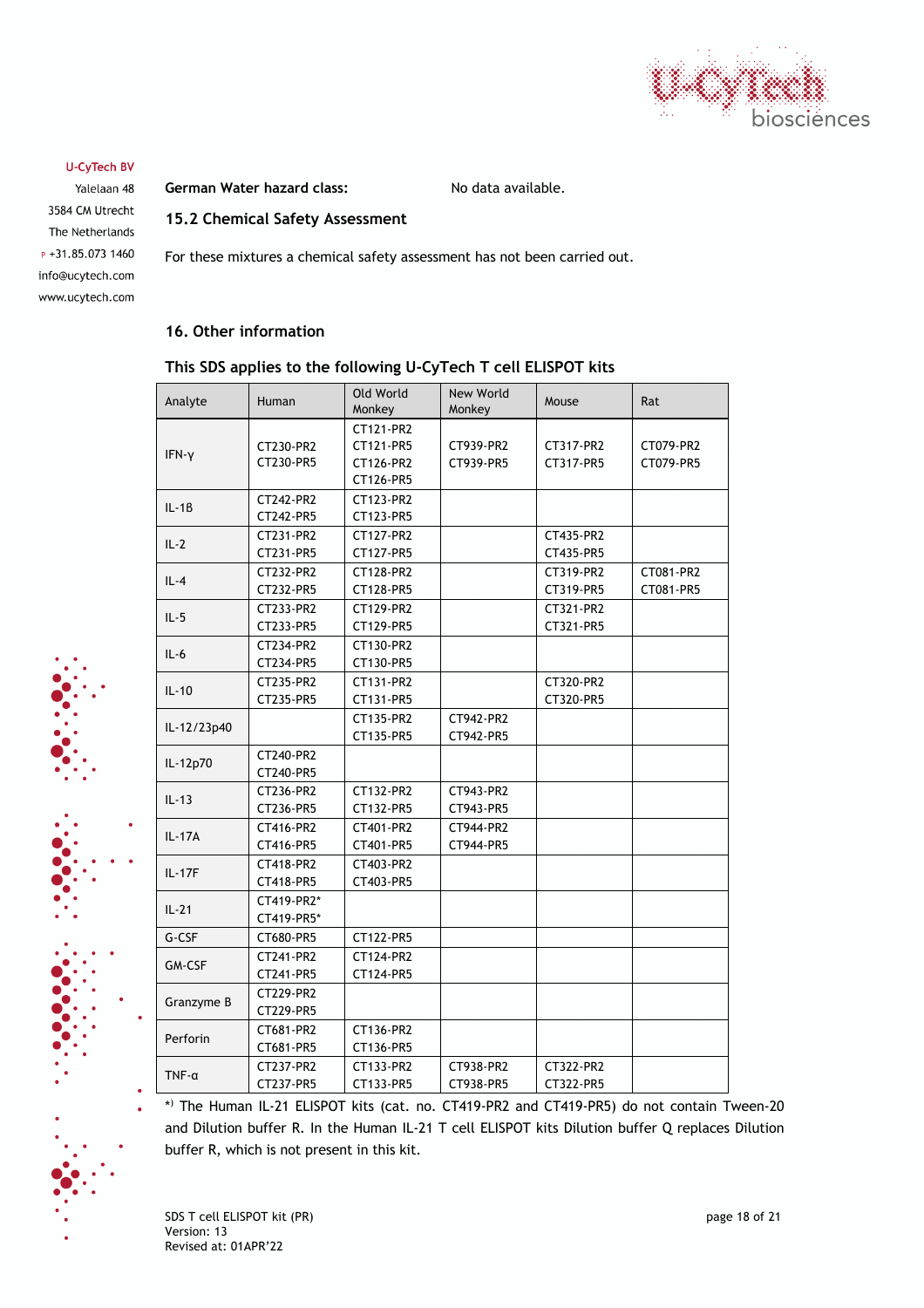

Yalelaan 48 3584 CM Utrecht The Netherlands  $P + 31.85.0731460$ info@ucytech.com www.ucytech.com

# **Specific (hazardous) ingredients of the components in this product**

• Coating antibody, detection antibody and streptavidin-HRP conjugate - items are lyophilized, when reconstituted:

| Cas no.                                                   | EC no.                                                                              | Index no. | <b>Classification</b> | Concentration |  |  |
|-----------------------------------------------------------|-------------------------------------------------------------------------------------|-----------|-----------------------|---------------|--|--|
|                                                           | Proteins (antibodies or streptavidin - horseradish peroxidase polymer respectively) |           |                       |               |  |  |
|                                                           |                                                                                     |           |                       | $< 1\%$ (v/v) |  |  |
|                                                           | Serum albumin (this ingredient is no part of coating antibody)                      |           |                       |               |  |  |
| $9048 - 46 - 8$                                           | 232-936-2                                                                           |           |                       | $1\%$ (w/v)   |  |  |
| Trehalose, dihydrate $(C_{12}H_{22}O_{11} \bullet 2H_2O)$ |                                                                                     |           |                       |               |  |  |
| 6138-23-4                                                 | 202-739-6                                                                           |           |                       | $< 5\%$ (w/v) |  |  |
| Phosphate-buffered saline (PBS)                           |                                                                                     |           |                       |               |  |  |
|                                                           |                                                                                     |           |                       | > 90% (v/v)   |  |  |

• AEC stock solution:

| Cas no.        | EC no.                                             | Index no.    | <b>Classification</b>                                                                  | Concentration |  |  |
|----------------|----------------------------------------------------|--------------|----------------------------------------------------------------------------------------|---------------|--|--|
|                | 3-Amino-9-ethylcarbazole (AEC) $(C_{14}H_{14}N_2)$ |              |                                                                                        |               |  |  |
| $132 - 32 - 1$ | 205-057-7                                          | 612-280-00-7 | Acute Tox. 3 (H301); Carc. 1B<br>(H350)                                                | $1\%$ (w/v)   |  |  |
|                | $N, N-Diethylformamide (C5H11NO)$                  |              |                                                                                        |               |  |  |
| 617-84-5       | 210-533-2                                          |              | Flam. Liq. 3 (H226); Skin<br>Irrit. 2 (H315); Eye Irrit. 2<br>(H319); STOT SE 3 (H335) | 99%           |  |  |

Substrate buffer:

No components need to be disclosed according to the applicable regulations.

Blocking stock solution and dilution buffer Q\*:

| Cas no.              | EC no.    | Index no.                | Classification                              | Concentration |  |
|----------------------|-----------|--------------------------|---------------------------------------------|---------------|--|
| Streptomycin sulfate |           |                          |                                             |               |  |
| 3810-74-0            | 223-286-0 | $\overline{\phantom{a}}$ | Acute Tox. 4 (H302); Repr. 2   0.007-0.021% |               |  |
|                      |           |                          | (H361)                                      | (v/v)         |  |

\*) Dilution buffer Q is only a part of the Human IL-21 T cell ELISPOT kit (cat. no. CT419-PR2 and CT419-PR5) and not present in the other kits mentioned in section 16.

No further components need to be disclosed according to the applicable regulations.

• Dilution buffer R:

| Cas no.                                                                                  | EC no. | Index no. | <b>Classification</b> | Concentration |  |
|------------------------------------------------------------------------------------------|--------|-----------|-----------------------|---------------|--|
| Proclin 300                                                                              |        |           |                       |               |  |
| (mixture of:                                                                             |        |           |                       |               |  |
| CMIT/MIT: 5-chloro-2-methyl-4-isothiazolin-3-one and 2-methyl-2H-isothiazol-3-one [3:1]) |        |           |                       |               |  |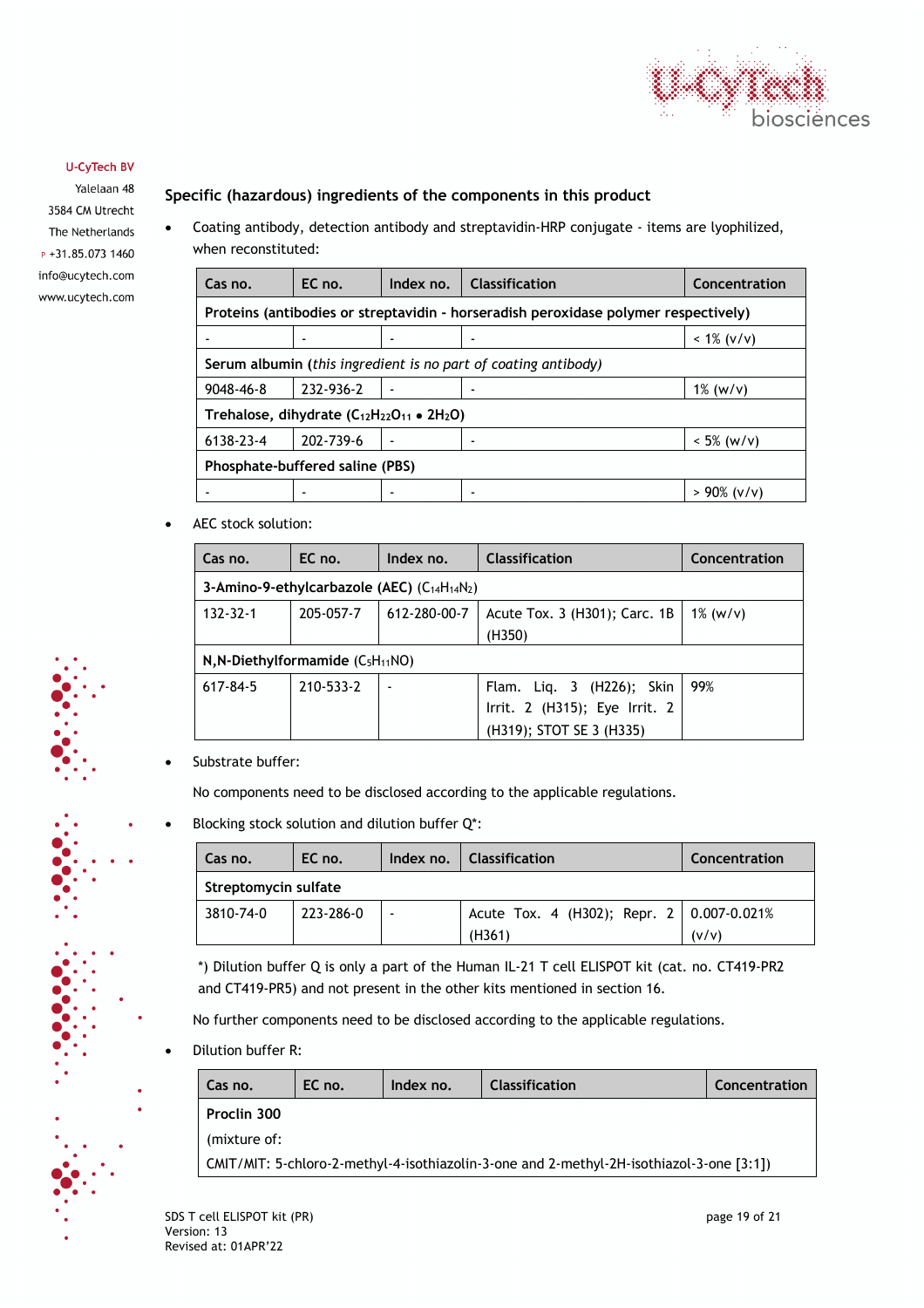

Yalelaan 48 3584 CM Utrecht The Netherlands  $P + 31.85.0731460$ info@ucytech.com www.ucytech.com

| 55965-84-9 | 911-418-6 | 613-167-00-5 | Acute Tox. 2 (H310, H330), $\vert$ 0.0273% (w/w) |  |
|------------|-----------|--------------|--------------------------------------------------|--|
|            |           |              | Acute Tox. 3 (H301), Skin Corr.                  |  |
|            |           |              | 1C (H314), Eye Dam. 1 (H318),                    |  |
|            |           |              | Skin Sens. 1A (H317), Aquatic                    |  |
|            |           |              | Acute 1 (H400), Aquatic Chronic                  |  |
|            |           |              | 1(H410)                                          |  |
|            |           |              | Concentration limits:                            |  |
|            |           |              | $\geq 0.6\%$ : Skin Corr. 1C, H314               |  |
|            |           |              | ≥ 0.06% - < 0.6%: Skin Irrit. 2,                 |  |
|            |           |              | H315                                             |  |
|            |           |              | $\geq$ 0.0015% $\sim$ 0.06%: Skin Sens.          |  |
|            |           |              | 1A, H317                                         |  |
|            |           |              | $\geq 0.6\%$ : Eye Dam. 1, H318                  |  |
|            |           |              | $\geq$ 0.06% - < 0.6%: Eye Irrit. 2,             |  |
|            |           |              | H319                                             |  |
|            |           |              | M-factor:                                        |  |
|            |           |              | Aquatic Acute: 100                               |  |
|            |           |              | Aquatic Chronic: 100                             |  |

Proclin is a registered trade mark of Rohn and Haas Company.

No further components need to be disclosed according to the applicable regulations.

**Reason for revision:** Adjustments in section 6.

**Text of Hazard statements and Risk phrases mentioned in section 3 and 16:**

| Acute Tox.       | Acute toxicity                                   |
|------------------|--------------------------------------------------|
| Aquatic Acute    | Acute aquatic toxicity                           |
|                  | Aquatic Chronic Chronic aquatic toxicity         |
| Carc.            | Carcinogenicity                                  |
| Eye Dam.         | Eye damage                                       |
| Eye Irrit.       | Eye irritation                                   |
| Flam. Liq.       | Flammable liquids                                |
| Repr.            | Reproductive toxicity                            |
| Skin Corr.       | Skin corrosion                                   |
| Skin Irrit.      | Skin irritation                                  |
| Skin Sens.       | Skin sensitization                               |
| STOT SE          | Specific target organ toxicity - single exposure |
| H <sub>226</sub> | Flammable liquid and vapor                       |
| H301             | Toxic if swallowed                               |
| H302             | Harmful if swallowed                             |
| H310             | Fatal in contact with skin                       |
| H314             | Causes severe skin burns and eye damage          |
| H315             | Causes skin irritation                           |
| H317             | May cause allergic skin reaction                 |
| H318             | Causes serious eye damage                        |
| H319             | Causes serious eye irritation                    |
| H330             | Fatal if inhaled                                 |
| H335             | May cause respiratory irritation                 |